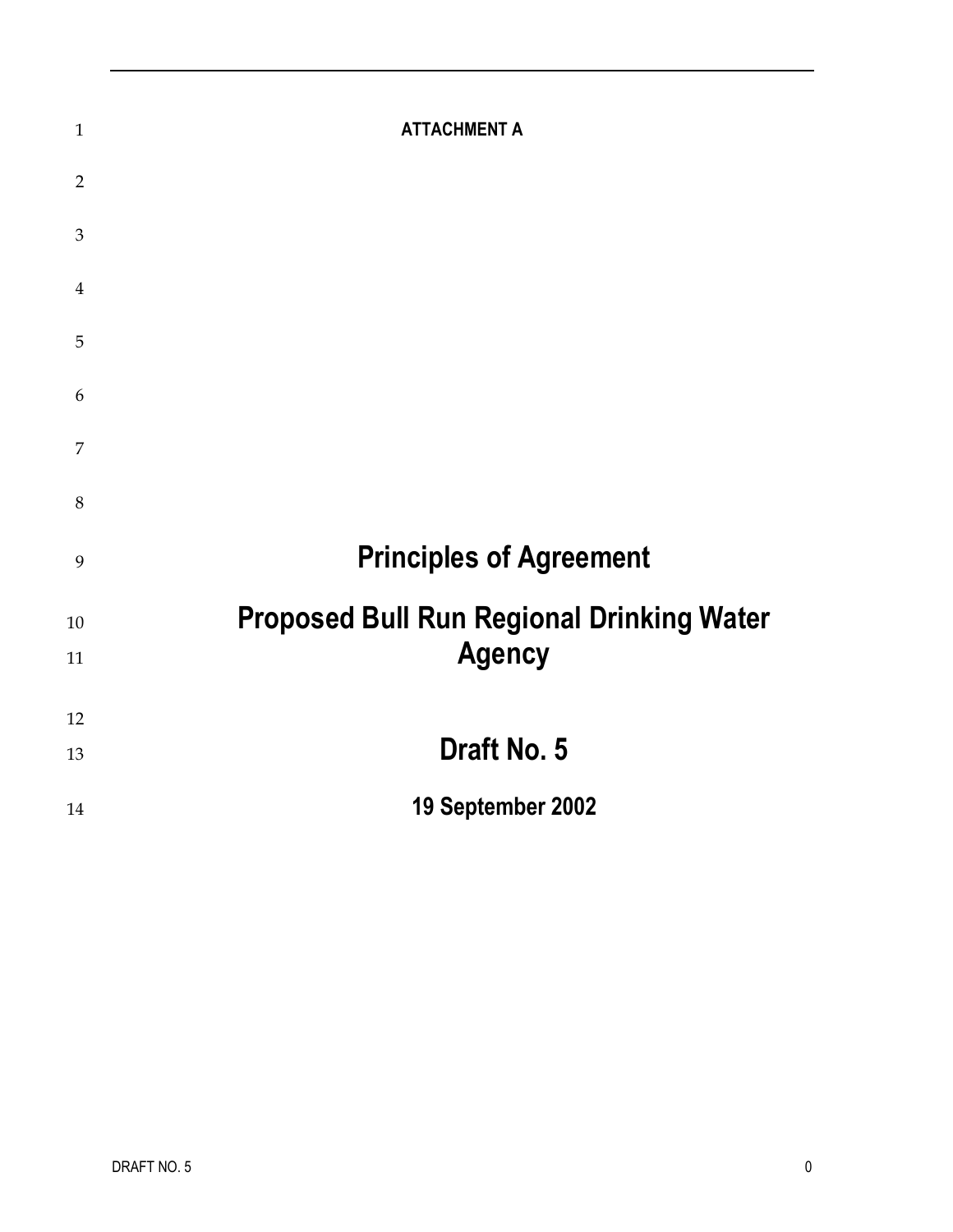| 1              |            | <b>Table of Contents</b>                                       |  |
|----------------|------------|----------------------------------------------------------------|--|
|                | 1)         |                                                                |  |
| 3              | 2)         |                                                                |  |
| $\overline{4}$ | 3)         |                                                                |  |
| 5              | 4)         |                                                                |  |
| 6              | 5)         |                                                                |  |
|                | 6)         |                                                                |  |
| 8              | 7)         |                                                                |  |
| 9              | 8)         |                                                                |  |
| 10             | 9)         | Withdrawal, Termination of Membership and Sale of Assets  18   |  |
| 11             | <b>10)</b> |                                                                |  |
| 12             | 11)        |                                                                |  |
| 13             | <b>12)</b> | Amendments to Agreement (process description to be inserted)21 |  |
| 14             | <b>13)</b> |                                                                |  |
| 15             |            |                                                                |  |
| 16             |            |                                                                |  |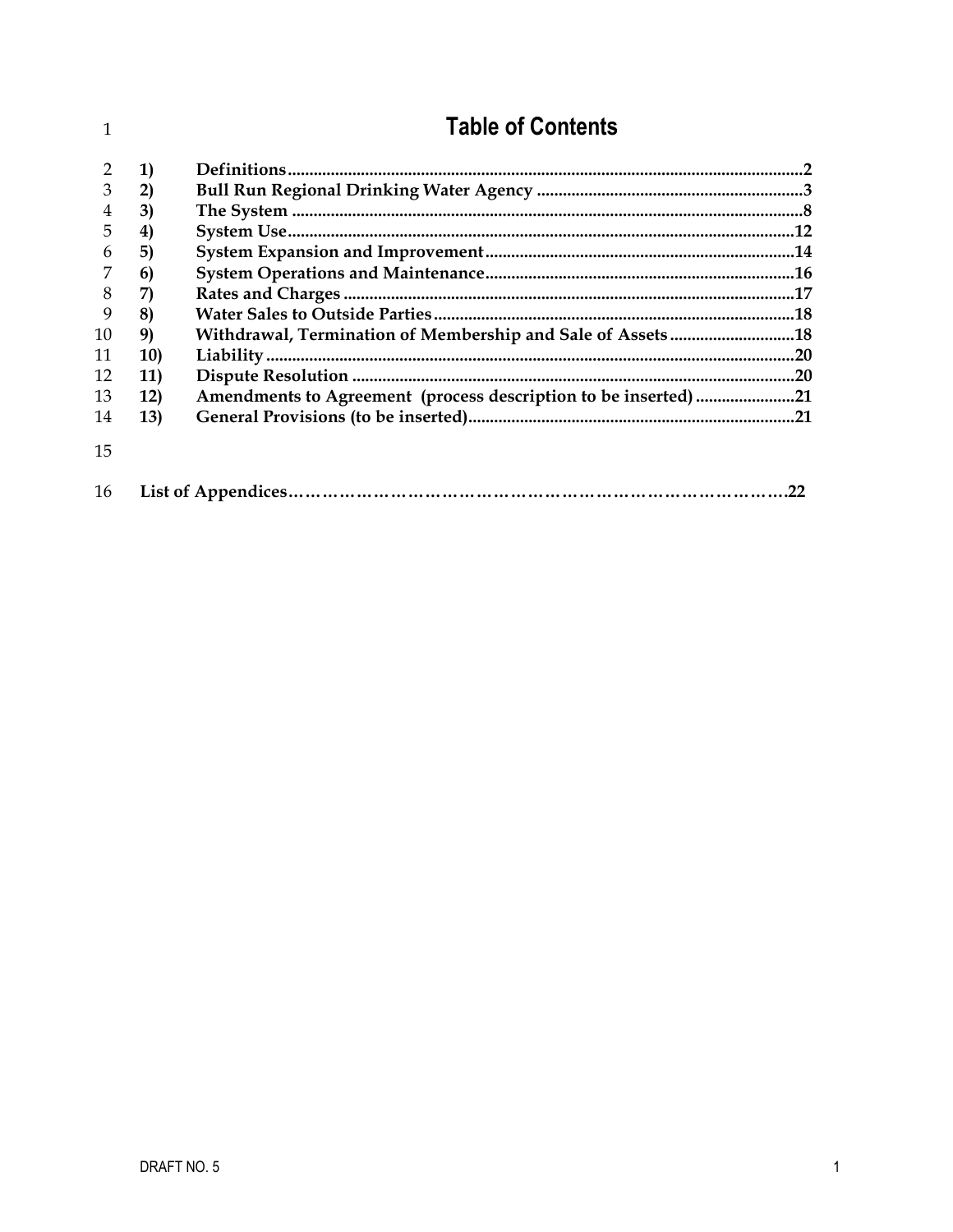<span id="page-2-0"></span>

| 1                                |       | <b>Draft Proposed Principles of Agreement</b>                                                                                                                                                                                                                                                                                                                                                                                                                               |
|----------------------------------|-------|-----------------------------------------------------------------------------------------------------------------------------------------------------------------------------------------------------------------------------------------------------------------------------------------------------------------------------------------------------------------------------------------------------------------------------------------------------------------------------|
| 2                                |       |                                                                                                                                                                                                                                                                                                                                                                                                                                                                             |
| 3                                |       |                                                                                                                                                                                                                                                                                                                                                                                                                                                                             |
| 4                                |       | 1. Definitions                                                                                                                                                                                                                                                                                                                                                                                                                                                              |
| 5                                | 1.1.  | Agency: Bull Run Regional Drinking Water Agency                                                                                                                                                                                                                                                                                                                                                                                                                             |
| 6<br>7                           | 1.2.  | Agreement: The Bull Run Regional Drinking Water Agency agreement dated<br>s as amended from time to time.                                                                                                                                                                                                                                                                                                                                                                   |
| 8<br>9                           | 1.3.  | Board: the duly appointed elected officials who constitute the governing body of<br>the Agency.                                                                                                                                                                                                                                                                                                                                                                             |
| 10<br>11                         | 1.4.  | Bull Run Regional Drinking Water Agency: An ORS 190 agency created under<br>the Agreement.                                                                                                                                                                                                                                                                                                                                                                                  |
| 12<br>13<br>14<br>15<br>16<br>17 | 1.5.  | Capacity: the drinking water producing and conveyance capability from the<br>various components of the System, measured in acre-feet, gallons, million gallons<br>per day or gallons per minute or other comparable measurement (including their<br>metric equivalents), available based on operating conditions consistent with<br>generally accepted engineering and operating practices. Such practices may be<br>defined formally by the Board in case of disagreement. |
| 18<br>19                         | 1.6.  | Unit Account: the account of each Party that records its number of Units in the<br>Agency.                                                                                                                                                                                                                                                                                                                                                                                  |
| 20<br>21                         | 1.7.  | Cost-of-Service Model: a computer model adopted by the Board annually which<br>allocates costs to the Parties based on generally accepted cost-of-service principles.                                                                                                                                                                                                                                                                                                       |
| 22<br>23<br>24<br>25             | 1.8.  | Demand: the amount of water used by a Party and imposed on the System to<br>serve a Party's customers measured in acre-feet, gallons, million gallons per day or<br>gallons per minute or other comparable measurement (including their metric<br>equivalents).                                                                                                                                                                                                             |
| 26                               |       |                                                                                                                                                                                                                                                                                                                                                                                                                                                                             |
| 27<br>28<br>29<br>30<br>31       | 1.9.  | Initial Peak-day System Capacity: for purposes of establishing initial water<br>delivery allocations and Units of ownership, it will be assumed that the System, as<br>of the date of establishment of the Agency, has a peak-day capacity from the Bull<br>Run system and the Columbia South Shore Wellfield of 300 million gallons per day<br>(MGD), as measured at the point of delivery to Powell Butte.                                                                |
| 32                               |       |                                                                                                                                                                                                                                                                                                                                                                                                                                                                             |
| 33<br>34<br>35                   | 1.10. | Nomination of Supply: the document submitted by the Parties in accordance<br>with Section 4.1.4 which shows the Demands of each Party to be imposed on the<br>System.                                                                                                                                                                                                                                                                                                       |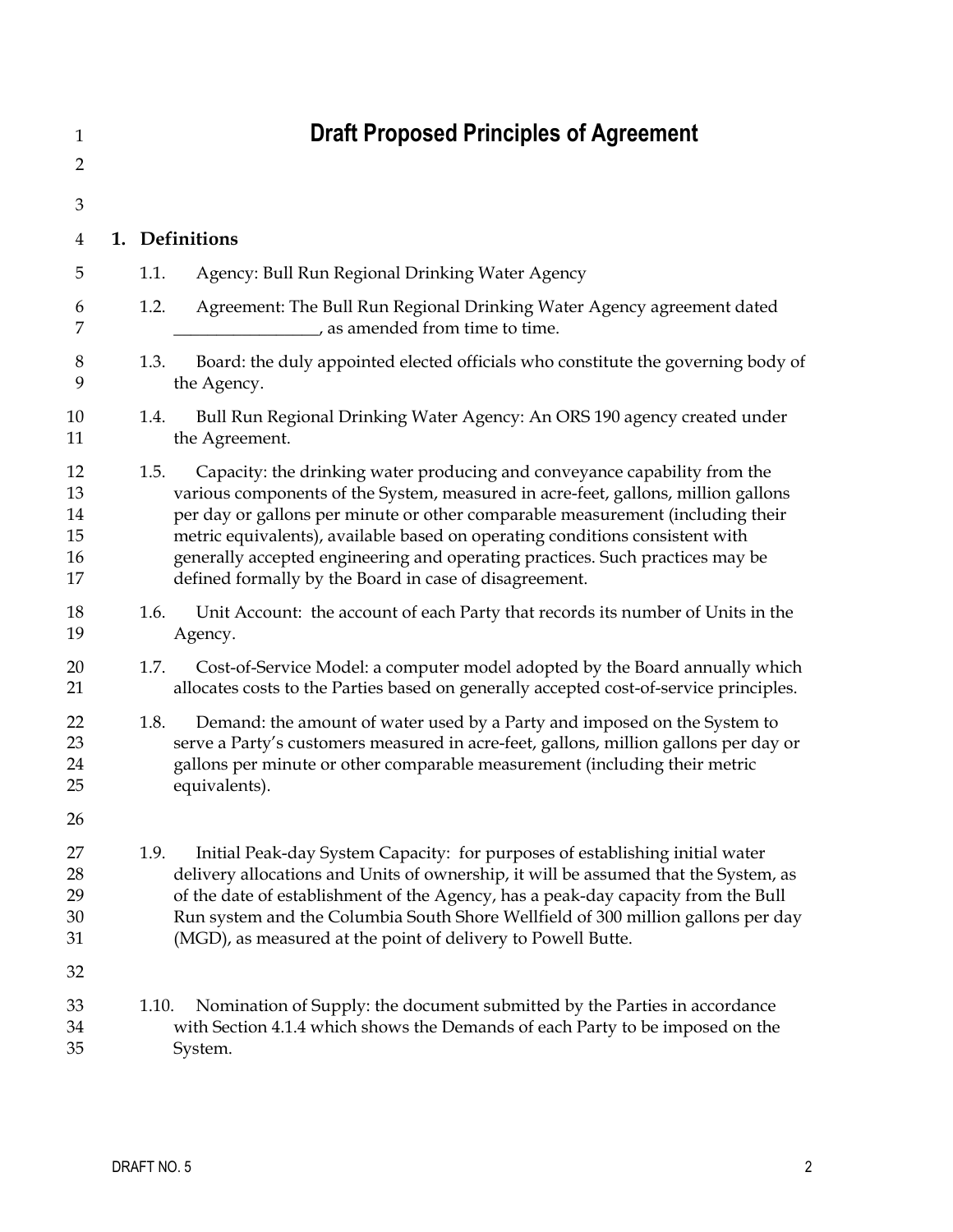<span id="page-3-0"></span>

| $\mathbf{1}$<br>2<br>$\mathfrak{B}$ | Operating Agreements: the Agency may from time to time enter into agreements<br>1.11.<br>with the Parties, or others, to manage and operate drinking-water-related facilities,<br>such as distribution systems. Such systems are not considered part of the System.                                                                                                                                                                                                                                                        |
|-------------------------------------|----------------------------------------------------------------------------------------------------------------------------------------------------------------------------------------------------------------------------------------------------------------------------------------------------------------------------------------------------------------------------------------------------------------------------------------------------------------------------------------------------------------------------|
| 4<br>5                              | Ownership: the number of Units in the Agency owned by a Party to the<br>1.12.<br>Agreement. Ownership may be expressed in whole or fractions of Units.                                                                                                                                                                                                                                                                                                                                                                     |
| 6                                   | Peak-day: the single day of highest total water use during a calendar year.<br>1.13.                                                                                                                                                                                                                                                                                                                                                                                                                                       |
| 7<br>8                              | Parties: the signatories to this agreement, as amended in accordance with Section<br>1.14.<br>12, from time to time.                                                                                                                                                                                                                                                                                                                                                                                                       |
| 9<br>10<br>11                       | Secondary System Facilities: supply and transmission facilities that are not part<br>1.15.<br>of the System but which are necessary or used to provide water to one or more<br>Parties.                                                                                                                                                                                                                                                                                                                                    |
| 12<br>13<br>14<br>15<br>16<br>17    | System: stored raw water, water treatment facilities, transmission system, treated<br>1.16.<br>water storage system, and other facilities necessary or used for the treatment and<br>conveyance of water, as is more specifically defined in Appendix A, attached hereto,<br>as amended by the Board from time to time. Initial system assets will be the Bull<br>Run and Columbia South Shore Wellfield water supply systems and the<br>Washington County Supply Line and related facilities, all as shown in Appendix A. |
| 18<br>19                            | System Expansion: A project that increases the Peak-day and/or peak season<br>1.17.<br>and/or annual average capacity of the System.                                                                                                                                                                                                                                                                                                                                                                                       |
| 20<br>21<br>22                      | System Improvement: a project that improves the System, such as by improving<br>1.18.<br>water quality or decreasing the vulnerability of System components to damage, but<br>may not increase System capacity.                                                                                                                                                                                                                                                                                                            |
| 23                                  | Unit: One million-gallons-per-day of Peak-day System Capacity.<br>1.19.                                                                                                                                                                                                                                                                                                                                                                                                                                                    |
| 24<br>25                            | 1.20.<br>Wheeling: the transmission of water to a Party over another Party's Secondary<br>System Facilities.                                                                                                                                                                                                                                                                                                                                                                                                               |
| 26<br>27<br>28                      | Wholesale water: refers to the drinking water sold by the Agency to a Party or<br>1.21.<br>other purchaser.                                                                                                                                                                                                                                                                                                                                                                                                                |
| 29                                  | 2. Bull Run Regional Drinking Water Agency                                                                                                                                                                                                                                                                                                                                                                                                                                                                                 |
| 30                                  | The Board:<br>2.1.                                                                                                                                                                                                                                                                                                                                                                                                                                                                                                         |
| 31<br>32                            | The Board shall consist of one member from each of the following Parties:<br>2.1.1.<br><i>(insert list).</i>                                                                                                                                                                                                                                                                                                                                                                                                               |
| 33<br>34<br>35                      | Each Board member shall be appointed by the governing body of its<br>2.1.2.<br>respective Party and each shall be a sitting elected member of the governing<br>body of the Party.                                                                                                                                                                                                                                                                                                                                          |
| 36                                  | Members shall serve at the pleasure of their respective appointing bodies.<br>2.1.3.                                                                                                                                                                                                                                                                                                                                                                                                                                       |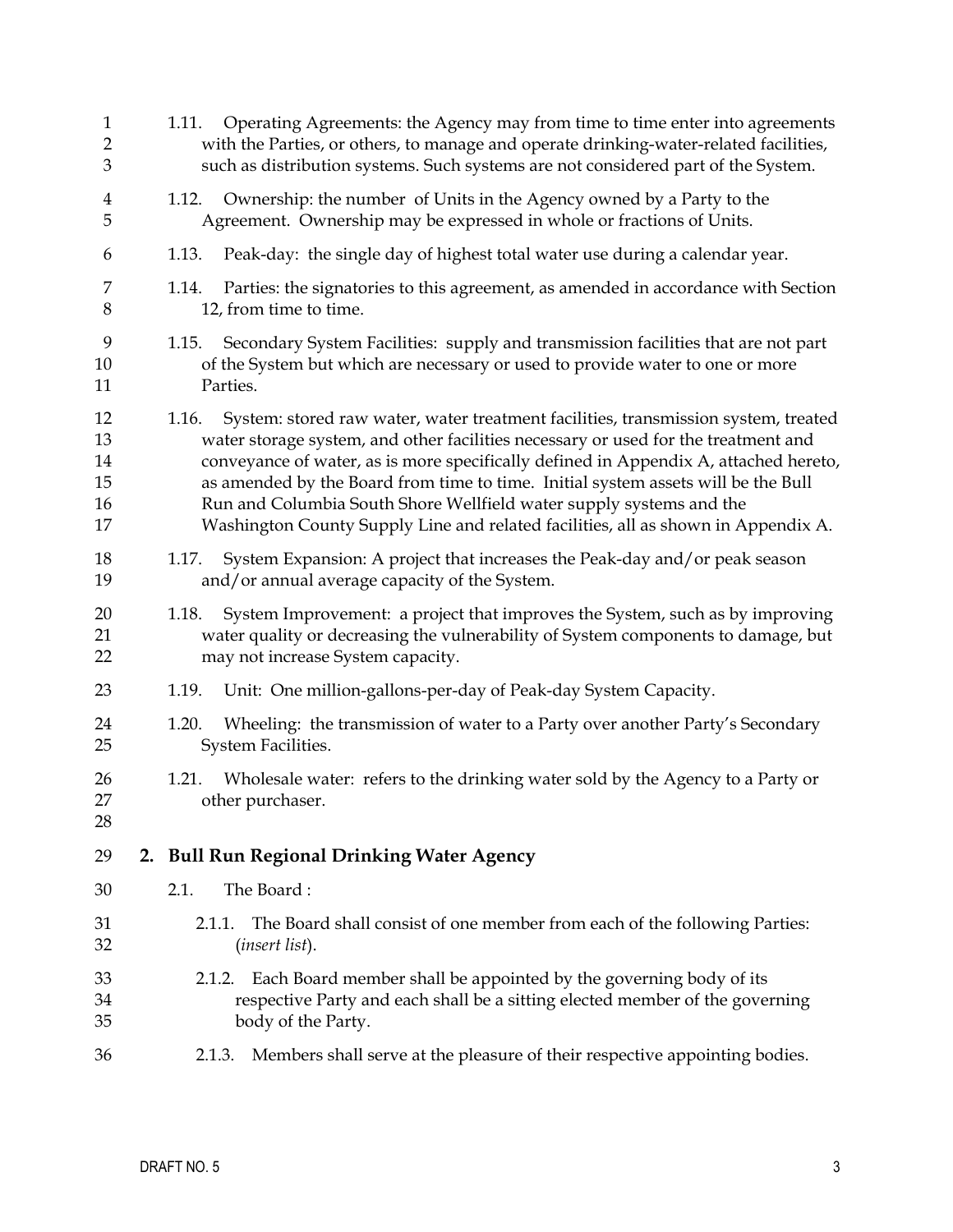| $\mathbf{1}$<br>$\overline{2}$<br>$\mathfrak{B}$<br>$\overline{\mathbf{4}}$<br>5 | 2.1.4. Alternates: a governing body may appoint an alternate to a Board member,<br>which alternate shall be an elected official and shall serve when the principal<br>Board member is absent. Said alternate shall have the same right to vote as the<br>principal member. However, in the case where the absent member is an<br>Officer, the alternate shall not exercise the role of Officer.                                                                                                                                                                                                                                                                                                                                                                     |
|----------------------------------------------------------------------------------|---------------------------------------------------------------------------------------------------------------------------------------------------------------------------------------------------------------------------------------------------------------------------------------------------------------------------------------------------------------------------------------------------------------------------------------------------------------------------------------------------------------------------------------------------------------------------------------------------------------------------------------------------------------------------------------------------------------------------------------------------------------------|
| 6                                                                                | 2.2.<br>Board's General Powers and Duties:                                                                                                                                                                                                                                                                                                                                                                                                                                                                                                                                                                                                                                                                                                                          |
| 7<br>8                                                                           | The Board shall govern the business and affairs of the Agency created by the<br>2.2.1.<br>Agreement.                                                                                                                                                                                                                                                                                                                                                                                                                                                                                                                                                                                                                                                                |
| 9<br>10                                                                          | 2.2.2. The Board shall adopt such bylaws, rules, regulations and policies, as it<br>deems necessary to carry out the Agreement.                                                                                                                                                                                                                                                                                                                                                                                                                                                                                                                                                                                                                                     |
| 11<br>12                                                                         | 2.2.3. The Board shall have the power to retain such employees as it deems<br>necessary and to contract for the purchase of property and services.                                                                                                                                                                                                                                                                                                                                                                                                                                                                                                                                                                                                                  |
| 13<br>14<br>15                                                                   | The Board shall have all powers necessary and incidental to the execution of<br>2.2.4.<br>its specific duties, which powers shall be consistent with the Agreement and<br>law.                                                                                                                                                                                                                                                                                                                                                                                                                                                                                                                                                                                      |
| 16                                                                               | Board's Manner of Acting:<br>2.3.                                                                                                                                                                                                                                                                                                                                                                                                                                                                                                                                                                                                                                                                                                                                   |
| 17<br>18                                                                         | 2.3.1. Meetings of the Board shall be conducted in accordance with the provisions<br>of the Oregon public meeting law, ORS Chapter 192.                                                                                                                                                                                                                                                                                                                                                                                                                                                                                                                                                                                                                             |
| 19<br>20                                                                         | The Board shall hold an organizational meeting within _ weeks of the<br>2.3.2.<br>signing of the Agreement and shall hold regular meetings at least quarterly.                                                                                                                                                                                                                                                                                                                                                                                                                                                                                                                                                                                                      |
| 21<br>22                                                                         | Special meetings may be called with forty-eight hour's notice by the Chair or<br>2.3.3.<br>a majority-less-one of Board members.                                                                                                                                                                                                                                                                                                                                                                                                                                                                                                                                                                                                                                    |
| 23<br>24<br>25<br>26<br>27<br>28<br>29<br>30<br>31<br>32                         | 2.3.4. Voting: As a general principle, the Parties desire that votes on major actions<br>(defined below) reflect broad consensus among the Parties and that one Party<br>not be able to veto an action. The Parties recognize that the final decision on<br>voting may not fully achieve these principles. The Parties agree, whatever final<br>voting method is selected, that there should be two votes on each item voted<br>on: a vote based on percentage ownership in the System and a vote based on<br>the number of Parties to the Agreement. For an item to be approved, it must<br>receive the required majority of both votes. The TAC has not reached<br>agreement on what majority should be required, but recommends the PSC<br>consider two options: |
| 33<br>34<br>35                                                                   | Option 1: an affirmative vote of a majority of the Parties and a<br>2.3.4.1.<br>majority of ownership of the System shall be necessary to approve any<br>action.                                                                                                                                                                                                                                                                                                                                                                                                                                                                                                                                                                                                    |
| 36<br>37<br>38<br>39<br>40                                                       | 2.3.4.2.<br>Option 2: an affirmative vote of at least seventy-five percent of the<br>Parties and an affirmative vote of a majority of the ownership of the<br>System shall be necessary to approve any action related to the following<br>major actions: issuing debt, setting Wholesale Water rates, taking in new<br>owners, capital improvements or other asset additions to the System over                                                                                                                                                                                                                                                                                                                                                                     |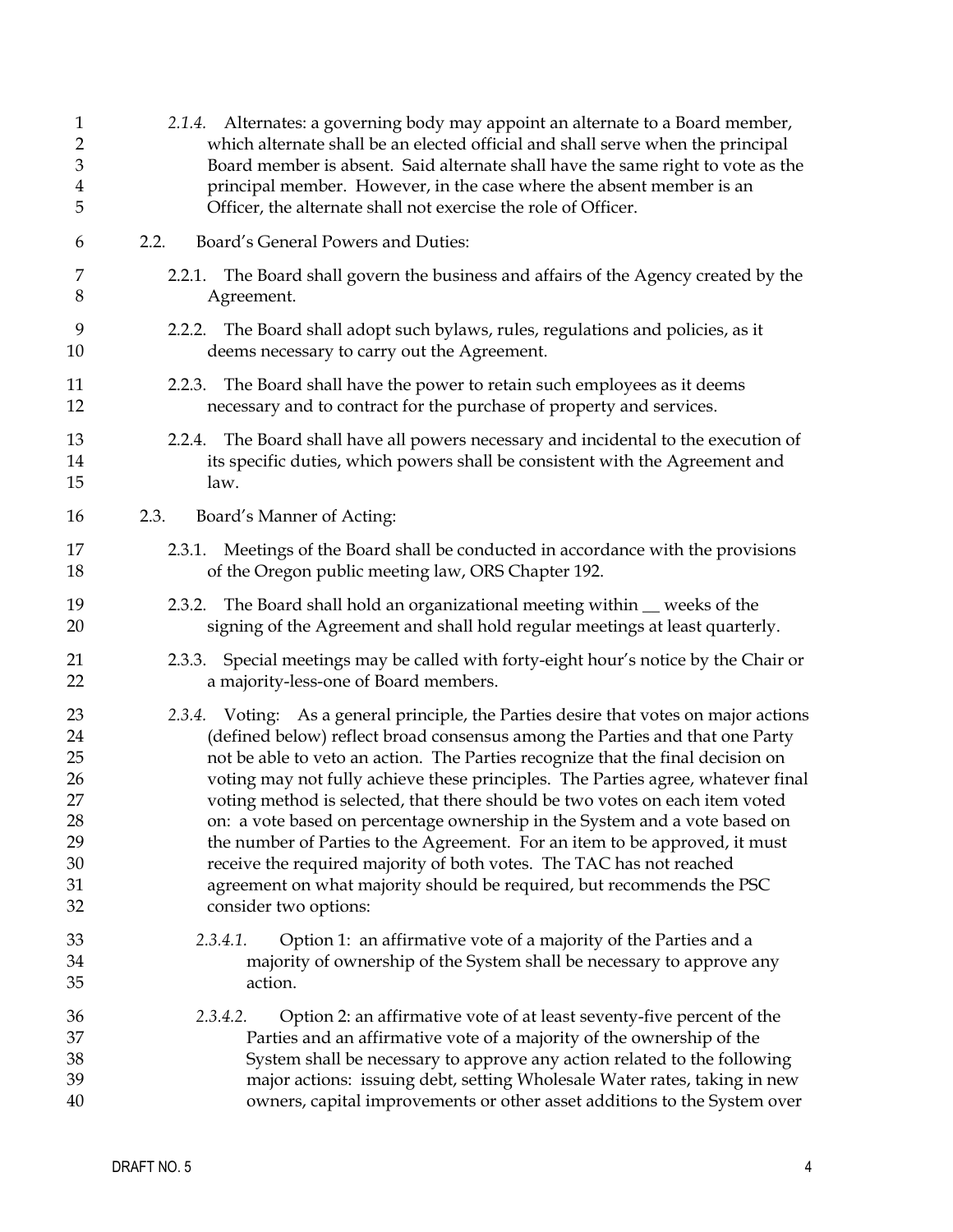| $\mathbf{1}$<br>$\overline{2}$<br>3<br>4 | \$ _ that are not included on the list in Table 1 of Appendix B, signing<br>water sales agreements to non-Parties, or dissolution <sup>1</sup> . A simple majority<br>of the Parties shall be required to approve all other matters coming before<br>the Board.                                                                                                                                                                                                                                                                                             |
|------------------------------------------|-------------------------------------------------------------------------------------------------------------------------------------------------------------------------------------------------------------------------------------------------------------------------------------------------------------------------------------------------------------------------------------------------------------------------------------------------------------------------------------------------------------------------------------------------------------|
| 5<br>6<br>7<br>8<br>9<br>10<br>11        | Merger or consolidation of Parties: if two Parties merge or consolidate<br>2.3.5.<br>political boundaries or a Party transfers all of its assets in the System to another<br>Party, the new Party or Party becoming the owner of the assets shall have only<br>one voting representative on the Board. The resulting Party shall have the<br>combined rights to water from the Agency and the combined obligations of the<br>merging Parties. Additional language needs to be added to this section to cover<br>mergers or consolidations with non-Parties. |
| 12<br>13<br>14<br>15<br>16<br>17         | 2.3.6. When state, federal or local law requires that a Party approve or ratify a<br>Board action by separate action of that Party's governing body, the Party's<br>representative on the Board who votes to approve an Agency action shall in<br>good faith recommend that the Party's governing body take the action that was<br>enacted or approved by the Board and the Party's governing body shall<br>consider the recommended action in good faith.                                                                                                  |
| 18<br>19<br>20<br>21<br>22<br>23         | 2.3.7. A quorum for the transaction of business of the Agency shall consist of: (to be<br>inserted when decision is made on voting in 2.3.4. The quorum would be the<br>same as is required to approve the type of item coming before the Board for a<br>vote).                                                                                                                                                                                                                                                                                             |
| 24                                       | Officers:<br>2.4.                                                                                                                                                                                                                                                                                                                                                                                                                                                                                                                                           |
| 25<br>26                                 | The Board shall elect from among its members a Chair and a Vice-Chair who<br>2.4.1.<br>shall be the Officers of the Board.                                                                                                                                                                                                                                                                                                                                                                                                                                  |
| 27<br>28                                 | 2.4.2. Elections shall occur at the first organizational meeting and annually<br>thereafter.                                                                                                                                                                                                                                                                                                                                                                                                                                                                |
| 29<br>30<br>31                           | 2.4.3. The Officers shall serve until a successor is elected. If an Officer is no longer<br>a member of the Board, a new Officer shall be elected at the next meeting of the<br>Board.                                                                                                                                                                                                                                                                                                                                                                      |
| 32<br>33                                 | The Board may establish advisory groups composed wholly or partly of non-<br>2.4.4.<br>Board members and non-Parties.                                                                                                                                                                                                                                                                                                                                                                                                                                       |
| 34<br>35                                 | The Board may appoint an Executive Committee, whose powers shall be<br>2.4.5.<br>defined in the Agency's Bylaws.                                                                                                                                                                                                                                                                                                                                                                                                                                            |
| 36                                       | The duties of the Chair shall be (insert)<br>2.4.6.                                                                                                                                                                                                                                                                                                                                                                                                                                                                                                         |
| 37                                       | The duties of the Vice-Chair shall be (insert)<br>2.4.7.                                                                                                                                                                                                                                                                                                                                                                                                                                                                                                    |

<span id="page-5-0"></span> $1$  The PSC should consider the option of allowing the Board by supermajority vote to add other things to this list, for there may be issues that we have not foreseen that the Parties would not want approved by a simple majority of the Parties.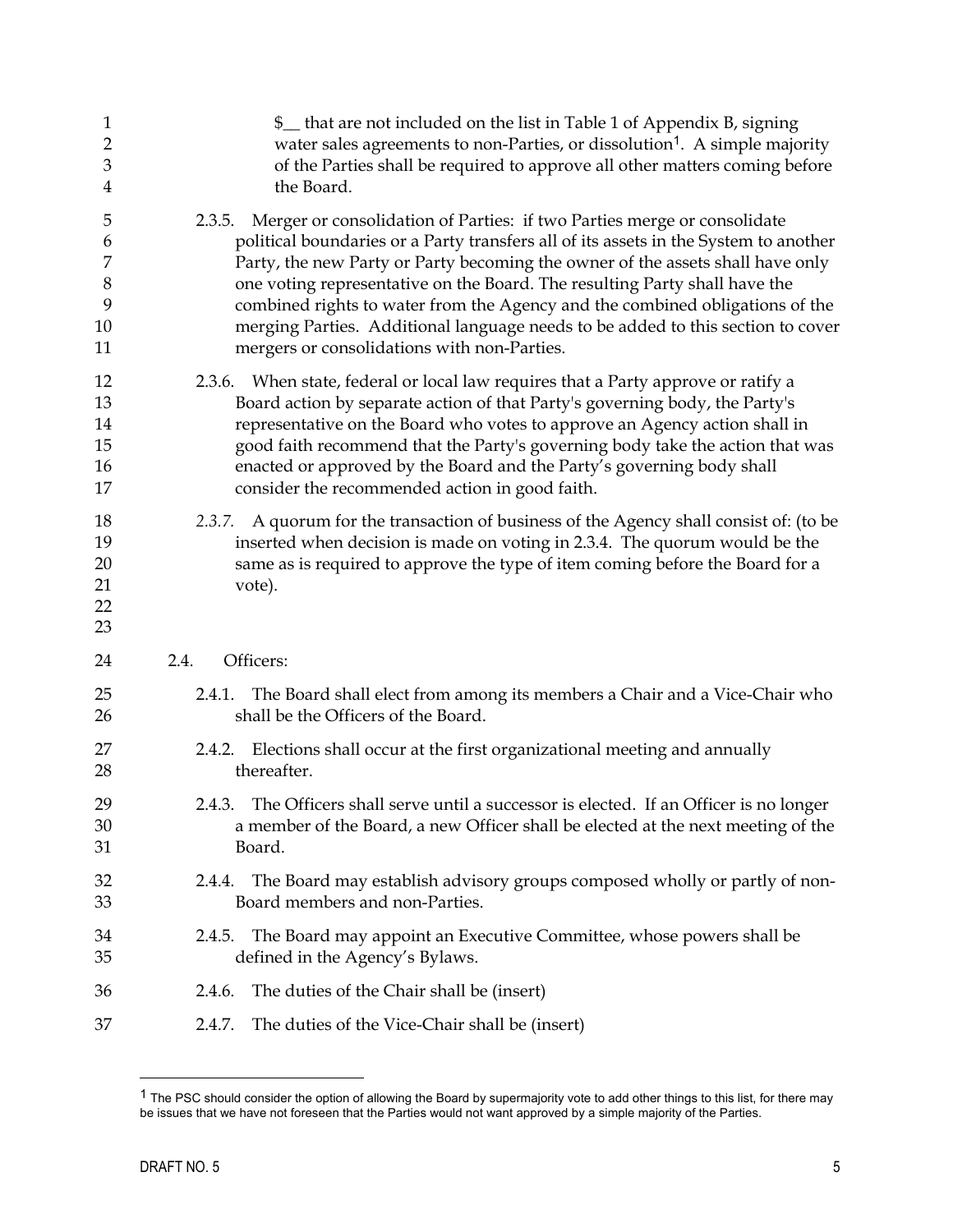| $\mathbf{1}$                                       | 2.4.8. Vacancies: the Bylaws of the Agency shall establish a means by which the                                                                                                                                                                                                                                                                                                                                                                                                                                                                                                                                                                                                                                                           |
|----------------------------------------------------|-------------------------------------------------------------------------------------------------------------------------------------------------------------------------------------------------------------------------------------------------------------------------------------------------------------------------------------------------------------------------------------------------------------------------------------------------------------------------------------------------------------------------------------------------------------------------------------------------------------------------------------------------------------------------------------------------------------------------------------------|
| $\overline{2}$                                     | Board addresses vacancies on the Board.                                                                                                                                                                                                                                                                                                                                                                                                                                                                                                                                                                                                                                                                                                   |
| 3                                                  | 2.5.<br>Transition                                                                                                                                                                                                                                                                                                                                                                                                                                                                                                                                                                                                                                                                                                                        |
| 4                                                  | 2.5.1. It is assumed that there will be a transition period of a number of months in                                                                                                                                                                                                                                                                                                                                                                                                                                                                                                                                                                                                                                                      |
| 5                                                  | order to start up the Agency. A first task of the Board shall be to define the                                                                                                                                                                                                                                                                                                                                                                                                                                                                                                                                                                                                                                                            |
| 6                                                  | process, timeline and cost for the transition. The Agency may phase-in certain                                                                                                                                                                                                                                                                                                                                                                                                                                                                                                                                                                                                                                                            |
| 7                                                  | operations or activities over time.                                                                                                                                                                                                                                                                                                                                                                                                                                                                                                                                                                                                                                                                                                       |
| 8                                                  | 2.5.2. If required, the Parties will agree to provide interim financing for the Agency                                                                                                                                                                                                                                                                                                                                                                                                                                                                                                                                                                                                                                                    |
| 9                                                  | during the transition period until regular revenues are received.                                                                                                                                                                                                                                                                                                                                                                                                                                                                                                                                                                                                                                                                         |
| 10                                                 | 2.5.3. The Agency may retain staff on a temporary basis to assist in the transition,                                                                                                                                                                                                                                                                                                                                                                                                                                                                                                                                                                                                                                                      |
| 11                                                 | which staff may become permanent staff if the Agency so determines. The                                                                                                                                                                                                                                                                                                                                                                                                                                                                                                                                                                                                                                                                   |
| 12                                                 | Parties do not intend that this clause supercede the provisions of state law with                                                                                                                                                                                                                                                                                                                                                                                                                                                                                                                                                                                                                                                         |
| 13                                                 | respect to the transfer of employees into the new agency, as provided for in                                                                                                                                                                                                                                                                                                                                                                                                                                                                                                                                                                                                                                                              |
| 14                                                 | Section 2.6.                                                                                                                                                                                                                                                                                                                                                                                                                                                                                                                                                                                                                                                                                                                              |
| 15                                                 | 2.5.4. A key principle of the transition shall be that water service to the Parties or                                                                                                                                                                                                                                                                                                                                                                                                                                                                                                                                                                                                                                                    |
| 16                                                 | wholesale contractors shall not be interrupted due to the transition.                                                                                                                                                                                                                                                                                                                                                                                                                                                                                                                                                                                                                                                                     |
| 17<br>18<br>19<br>20<br>21                         | The Parties intend that the Agency shall have full operating authority over<br>2.5.5.<br>and responsibility for the System, with the possible exception of water rights.<br>To accomplish this, prior to signing the Agreement, the Parties will agree how<br>best to accomplish this transfer of responsibility and the Agency will have the<br>powers necessary to implement the transfer.                                                                                                                                                                                                                                                                                                                                              |
| 22                                                 | 2.6.<br>Labor and Personnel <sup>2</sup> :                                                                                                                                                                                                                                                                                                                                                                                                                                                                                                                                                                                                                                                                                                |
| 23<br>24<br>25<br>26<br>27<br>28<br>29<br>30<br>31 | If staff is transferred from the Parties to the Agency, the Agency shall follow<br>2.6.1.<br>the provisions of ORS 236.610 et seq and ORS Chapter 243 in the incorporation<br>of existing staff of the Parties into the Agency. If the Agency directly<br>undertakes obligations presently the responsibility of the Portland Water<br>Bureau, it is the intent of the Parties that the Agency will fill the positions from<br>the staff of the Portland Water Bureau. Within the constraints of these laws and<br>according to such agreements as may be bargained with the relevant parties,<br>the Agency may operate under the same or similar terms and conditions of the<br>existing labor contracts with the staff of the Parties. |
| 32                                                 | 2.6.2. The Parties shall agree, to the extent practicable, which employees of the                                                                                                                                                                                                                                                                                                                                                                                                                                                                                                                                                                                                                                                         |
| 33                                                 | Parties who will be transferred to the Agency qualify for transfer under ORS                                                                                                                                                                                                                                                                                                                                                                                                                                                                                                                                                                                                                                                              |
| 34                                                 | 236.610 et seq.                                                                                                                                                                                                                                                                                                                                                                                                                                                                                                                                                                                                                                                                                                                           |
| 35<br>36<br>37                                     | The Agency shall have the power to undertake such procedures and enter<br>2.6.3.<br>into such agreements as are necessary to transfer staff from the Parties to the<br>Agency.                                                                                                                                                                                                                                                                                                                                                                                                                                                                                                                                                            |

<span id="page-6-0"></span> $2$  The TAC and PSC should consider an alternative where the Agency is established with minimum staff. In this case, the Agency would obtain the staff needed to operate the System by contract with the City of Portland, much as the JWC currently does with the City of Hillsboro.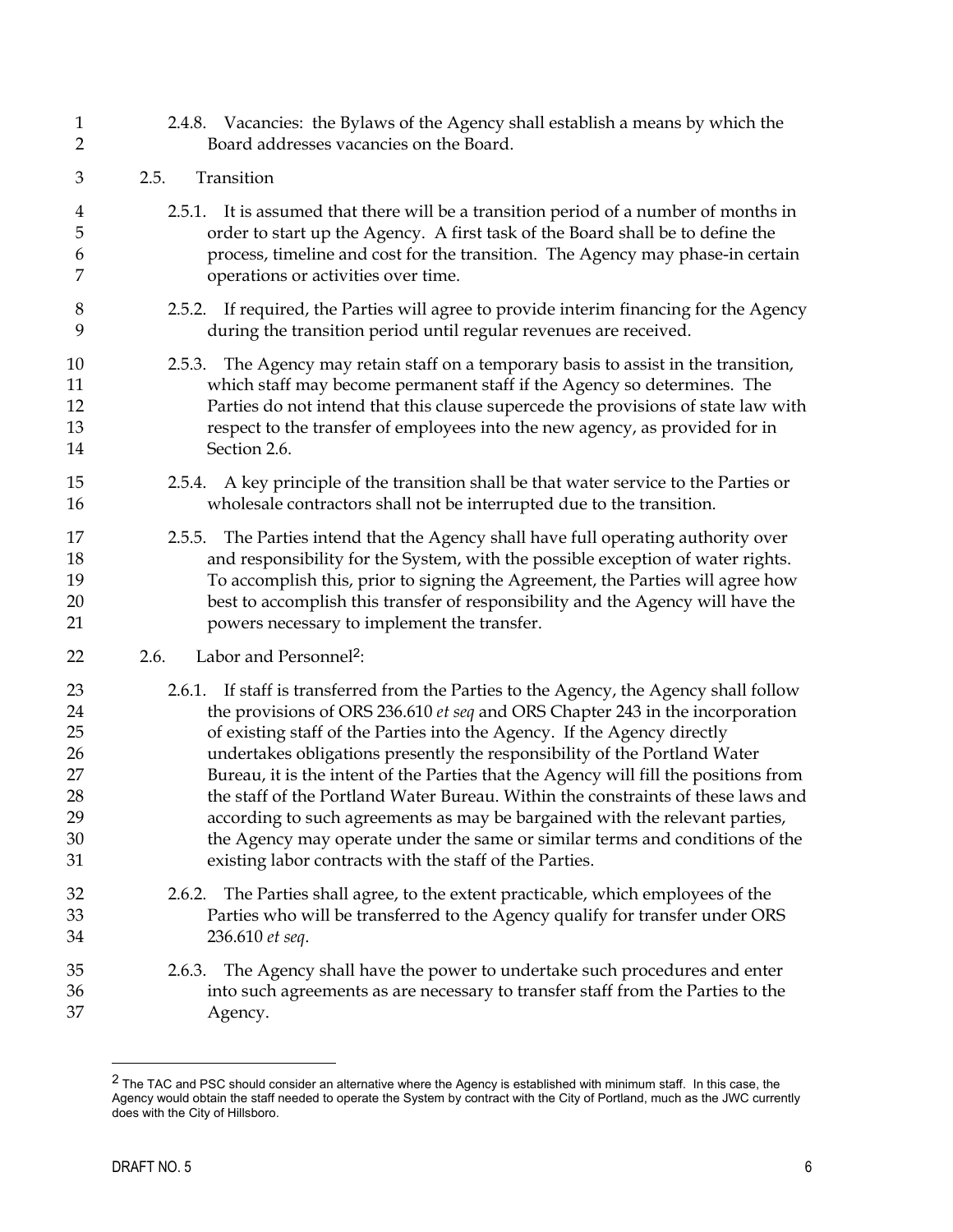| $\mathbf{1}$                                     | 2.6.4. The Agency shall have the authority to hire such staff as it needs, including                                                                                                                                                                                                                                                                                                                                                                                                                                                                      |
|--------------------------------------------------|-----------------------------------------------------------------------------------------------------------------------------------------------------------------------------------------------------------------------------------------------------------------------------------------------------------------------------------------------------------------------------------------------------------------------------------------------------------------------------------------------------------------------------------------------------------|
| $\overline{2}$                                   | staff specifically assigned to support the activities of the Board.                                                                                                                                                                                                                                                                                                                                                                                                                                                                                       |
| 3<br>$\overline{\mathbf{4}}$<br>5<br>6<br>7<br>8 | The Agency shall clearly define which staff is assigned to the operation of the<br>2.6.5.<br>System and which staff is assigned to operation of a Party's distribution system.<br>In cases where staff performs both functions, the Agency shall have a time and<br>financial accounting system that clearly records these costs separately. To the<br>maximum extent practical, the Agency shall assign staff wholly to operation of<br>the System or to the operation of a Party's distribution system.                                                 |
| 9                                                | Agency Financing and Financial Management:<br>2.7.                                                                                                                                                                                                                                                                                                                                                                                                                                                                                                        |
| 10                                               | 2.7.1. The Agency is intended to be operated as an enterprise utility, all of whose                                                                                                                                                                                                                                                                                                                                                                                                                                                                       |
| 11                                               | costs shall be paid for from user fees, systems development charges, grants,                                                                                                                                                                                                                                                                                                                                                                                                                                                                              |
| 12                                               | revenue bonds and such other funds as may be available.                                                                                                                                                                                                                                                                                                                                                                                                                                                                                                   |
| 13                                               | 2.7.2. The Agency may establish a systems development charge or other types of                                                                                                                                                                                                                                                                                                                                                                                                                                                                            |
| 14                                               | charges to finance its growth-related capital costs, and, if requested by the                                                                                                                                                                                                                                                                                                                                                                                                                                                                             |
| 15                                               | Agency, the Parties agree to collect these fees and remit them to the Agency.                                                                                                                                                                                                                                                                                                                                                                                                                                                                             |
| 16                                               | The charge shall be set to equitably reflect the use of the System by each Party.                                                                                                                                                                                                                                                                                                                                                                                                                                                                         |
| 17                                               | 2.7.3. The Agency shall not have general taxing authority nor shall it issue General                                                                                                                                                                                                                                                                                                                                                                                                                                                                      |
| 18                                               | Obligation bonds.                                                                                                                                                                                                                                                                                                                                                                                                                                                                                                                                         |
| 19                                               | 2.7.4. The Agency shall have all revenue raising authorities permitted under ORS                                                                                                                                                                                                                                                                                                                                                                                                                                                                          |
| 20                                               | Chapter 190, including but not limited to setting Wholesale Water rates, system                                                                                                                                                                                                                                                                                                                                                                                                                                                                           |
| 21                                               | development charges for the System, and issuance of revenue bonds.                                                                                                                                                                                                                                                                                                                                                                                                                                                                                        |
| 22                                               | 2.7.5. The Agency shall prepare and adopt a budget for its operations consistent                                                                                                                                                                                                                                                                                                                                                                                                                                                                          |
| 23                                               | with Oregon Budget Law.                                                                                                                                                                                                                                                                                                                                                                                                                                                                                                                                   |
| 24                                               | 2.7.6. The Agency shall maintain an accounting system that fully tracks costs and                                                                                                                                                                                                                                                                                                                                                                                                                                                                         |
| 25                                               | revenues and provides monthly reports. This system shall clearly separate                                                                                                                                                                                                                                                                                                                                                                                                                                                                                 |
| 26                                               | accounts for operations and maintenance, capital expenditures, operations of                                                                                                                                                                                                                                                                                                                                                                                                                                                                              |
| 27                                               | distribution systems, the reserve fund, and other accounts as determined by the                                                                                                                                                                                                                                                                                                                                                                                                                                                                           |
| 28                                               | Board.                                                                                                                                                                                                                                                                                                                                                                                                                                                                                                                                                    |
| 29                                               | 2.7.7. The Agency shall cause an independent audit to be performed annually by a                                                                                                                                                                                                                                                                                                                                                                                                                                                                          |
| 30                                               | Certified Public Accountant licensed to do municipal auditing in Oregon.                                                                                                                                                                                                                                                                                                                                                                                                                                                                                  |
| 31                                               | The Agency's fiscal year shall begin on July 1 and end on June 30 each year.<br>2.7.8.                                                                                                                                                                                                                                                                                                                                                                                                                                                                    |
| 32<br>33<br>34<br>35<br>36<br>37<br>38           | Since a Party's ownership in the System might not equal its demand on the<br>2.7.9.<br>system, a procedure will be established so that each Party earns a return on its<br>investment in the Agency. There will be no guarantee of a set rate of return. In<br>general, the rate of return the Agency would use in its calculations would be<br>the average cost of long-term borrowing for the Agency or a reasonable proxy<br>for this figure. It is expected that the rate of return used for water sales<br>contracts to non-Parties would be higher. |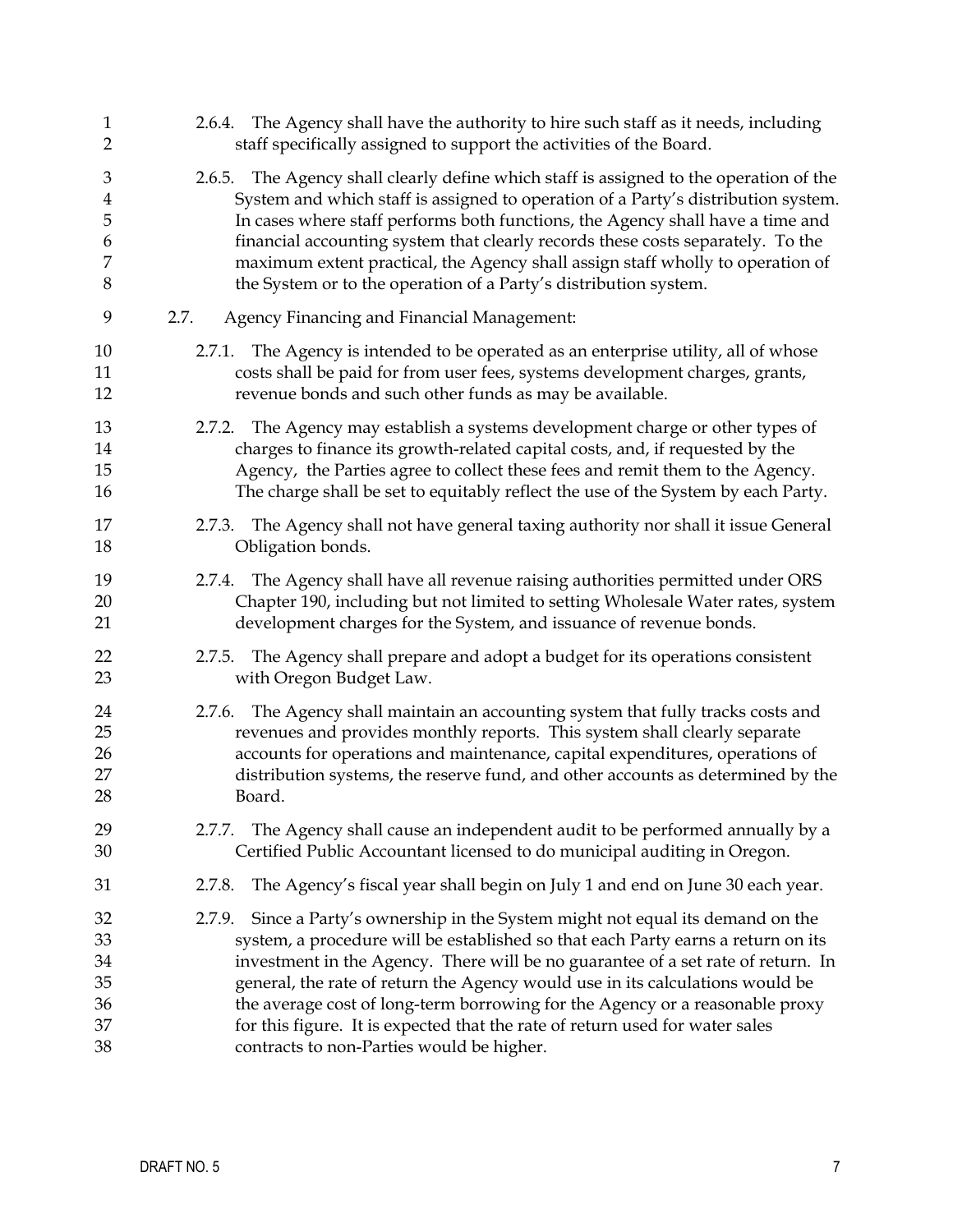# <span id="page-8-0"></span>1 **3. The System**

2

# 3.1. System Value:

| 3                                      | 3.1.1. The System as of the date of the Agreement shall be valued in accordance                                                                                                                                                                                                                                                                                                                                                                                                                                                                        |
|----------------------------------------|--------------------------------------------------------------------------------------------------------------------------------------------------------------------------------------------------------------------------------------------------------------------------------------------------------------------------------------------------------------------------------------------------------------------------------------------------------------------------------------------------------------------------------------------------------|
| $\overline{4}$                         | with the schedule of values listed in Appendix A of the Agreement. The value                                                                                                                                                                                                                                                                                                                                                                                                                                                                           |
| 5                                      | listed therein is deemed by the Parties to represent the agreed value of the                                                                                                                                                                                                                                                                                                                                                                                                                                                                           |
| 6                                      | System. (The value remains to be determined.)                                                                                                                                                                                                                                                                                                                                                                                                                                                                                                          |
| 7                                      | 3.1.2. The value of contributions at a later time of assets by the Parties or new                                                                                                                                                                                                                                                                                                                                                                                                                                                                      |
| 8                                      | Parties shall be determined by negotiation and units shall not be issued to the                                                                                                                                                                                                                                                                                                                                                                                                                                                                        |
| 9                                      | Party until approved by the Board.                                                                                                                                                                                                                                                                                                                                                                                                                                                                                                                     |
| 10                                     | 3.1.3. The value of future capital improvements to the System shall be based on the                                                                                                                                                                                                                                                                                                                                                                                                                                                                    |
| 11                                     | cost of the improvements.                                                                                                                                                                                                                                                                                                                                                                                                                                                                                                                              |
| 12                                     | 3.1.4. System assets shall be depreciated in accordance with generally accepted                                                                                                                                                                                                                                                                                                                                                                                                                                                                        |
| 13                                     | accounting principles, or the principle of useful life, as determined by the                                                                                                                                                                                                                                                                                                                                                                                                                                                                           |
| 14                                     | Board.                                                                                                                                                                                                                                                                                                                                                                                                                                                                                                                                                 |
| 15                                     | 3.2.<br>Definition of System Components:                                                                                                                                                                                                                                                                                                                                                                                                                                                                                                               |
| 16                                     | 3.2.1. It is the intent of the Agreement that the System shall consist of those                                                                                                                                                                                                                                                                                                                                                                                                                                                                        |
| 17                                     | components that are integral to the collection, storage, treatment and                                                                                                                                                                                                                                                                                                                                                                                                                                                                                 |
| 18                                     | transmission of raw and treated drinking water to the Parties. However, the                                                                                                                                                                                                                                                                                                                                                                                                                                                                            |
| 19                                     | Parties acknowledge that there are Secondary System Facilities not part of the                                                                                                                                                                                                                                                                                                                                                                                                                                                                         |
| 20                                     | System that are necessary or may be used to transmit water to some Parties.                                                                                                                                                                                                                                                                                                                                                                                                                                                                            |
| 21                                     | 3.2.2. Water Rights: The rights of the City of Portland to water in the Bull Run                                                                                                                                                                                                                                                                                                                                                                                                                                                                       |
| 22                                     | River and the Columbia South Shore Wellfield are not considered to be assets of                                                                                                                                                                                                                                                                                                                                                                                                                                                                        |
| 23                                     | the System.                                                                                                                                                                                                                                                                                                                                                                                                                                                                                                                                            |
| 24<br>25<br>26<br>27                   | The City of Portland agrees as a condition of its participation in the<br>3.2.2.1.<br>Agency to execute such documents as are necessary to make available to<br>the Agency the right to use said water at the actual cost, if any, to the<br>Agency, subject only to applicable state or federal law.                                                                                                                                                                                                                                                  |
| 28<br>29<br>30<br>31                   | The City of Portland agrees to support the Agency if the Agency, at its<br>3.2.2.2.<br>cost, elects to pursue complete assignment of the City's water rights to the<br>Agency. The City of Portland shall charge the Agency at actual cost, if<br>any, to accomplish assignment of these rights.                                                                                                                                                                                                                                                       |
| 32<br>33<br>34<br>35<br>36<br>37<br>38 | The City of Portland and the Agency agree to take all actions they<br>3.2.2.3.<br>separately or jointly deem necessary to maintain in force the City's rights<br>to water and permits of all types that affect obtaining water from the Bull<br>Run watershed and the Columbia South Shore Wellfield. The Agency<br>shall reimburse the City for its costs in undertaking these actions, or shall<br>undertake them on behalf of the City, as they mutually agree. Additional<br>provisions shall be added to the Agreement to more clearly define the |
| 39                                     | rights and obligations of the City and the Agency with respect to the                                                                                                                                                                                                                                                                                                                                                                                                                                                                                  |
| 40                                     | principle described here.                                                                                                                                                                                                                                                                                                                                                                                                                                                                                                                              |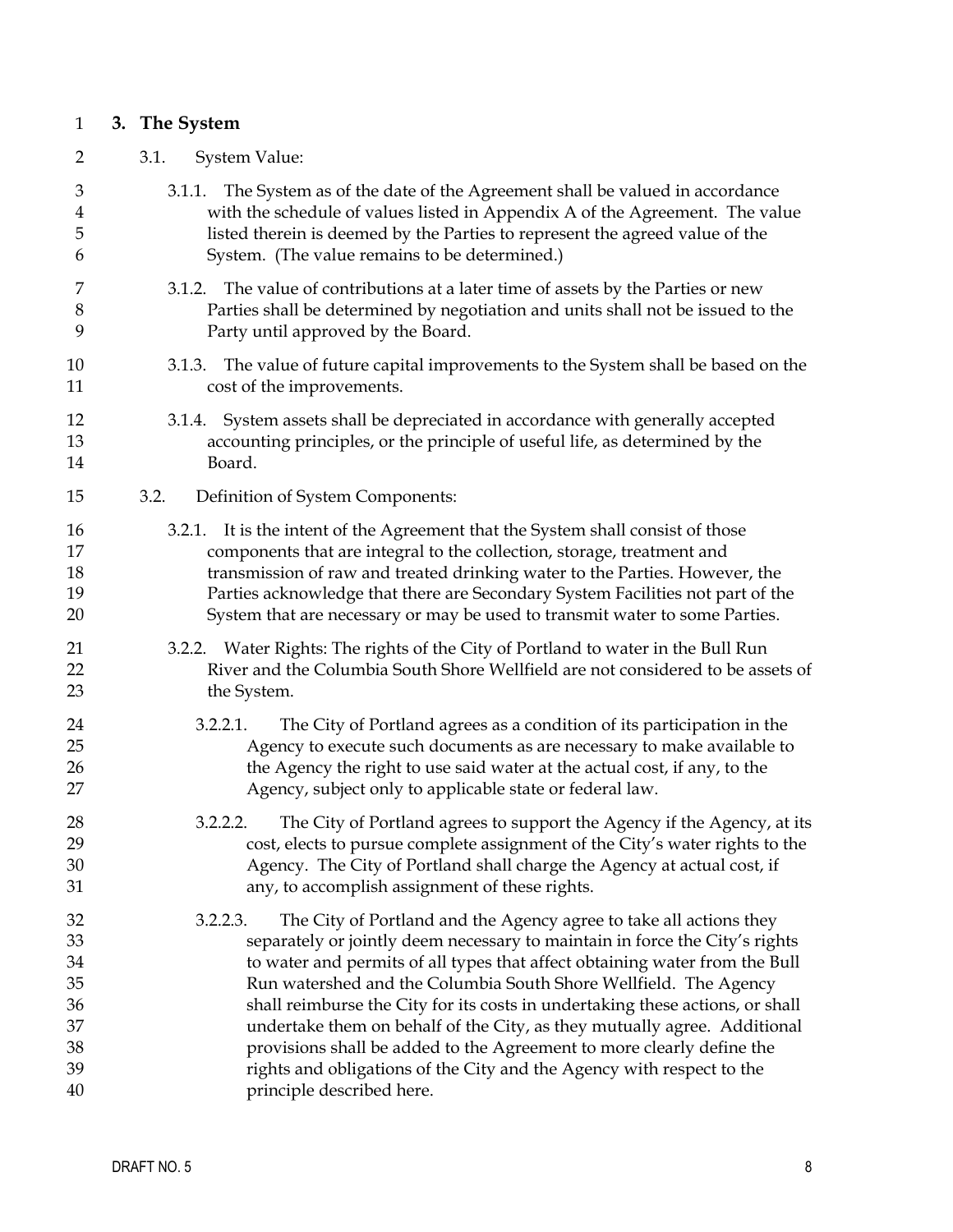| $\mathbf{1}$                                                                     | 3.3.<br>System Ownership:                                                                                                                                                                                                                                                                                                                                                                                                                                                                                                                                                                                                                                                                                                                                                                                                                                                                                                                                                                                                                                                                                                                                            |
|----------------------------------------------------------------------------------|----------------------------------------------------------------------------------------------------------------------------------------------------------------------------------------------------------------------------------------------------------------------------------------------------------------------------------------------------------------------------------------------------------------------------------------------------------------------------------------------------------------------------------------------------------------------------------------------------------------------------------------------------------------------------------------------------------------------------------------------------------------------------------------------------------------------------------------------------------------------------------------------------------------------------------------------------------------------------------------------------------------------------------------------------------------------------------------------------------------------------------------------------------------------|
| 2<br>$\mathfrak{B}$<br>$\overline{4}$                                            | The Parties each shall own an undivided interest in the Initial Peak-day<br>3.3.1.<br>System Capacity. The number of Units of said Capacity in the Agency each<br>owns shall define each Party's percentage of ownership in the System.                                                                                                                                                                                                                                                                                                                                                                                                                                                                                                                                                                                                                                                                                                                                                                                                                                                                                                                              |
| 5                                                                                |                                                                                                                                                                                                                                                                                                                                                                                                                                                                                                                                                                                                                                                                                                                                                                                                                                                                                                                                                                                                                                                                                                                                                                      |
| 6                                                                                |                                                                                                                                                                                                                                                                                                                                                                                                                                                                                                                                                                                                                                                                                                                                                                                                                                                                                                                                                                                                                                                                                                                                                                      |
| 7<br>8<br>9<br>10<br>11<br>12                                                    | Since voting rights are partly dependent on a Party's percent ownership in<br>3.3.2.<br>the system, and these percentages may change when new System components<br>are built which involve increases in Peak-day Capacity, it will be important to<br>decide at what point a Party's ownership change is reflected in its voting right.<br>The TAC did not make a final decision on this matter so it is left to later<br>clarification.                                                                                                                                                                                                                                                                                                                                                                                                                                                                                                                                                                                                                                                                                                                             |
| 13<br>14                                                                         | 3.3.3. The Agency shall maintain an accurate account of the Units owned by each<br>Party                                                                                                                                                                                                                                                                                                                                                                                                                                                                                                                                                                                                                                                                                                                                                                                                                                                                                                                                                                                                                                                                             |
| 15<br>16<br>17<br>18<br>19<br>20<br>21<br>22<br>23<br>24<br>25<br>26<br>27<br>28 | The Parties agree that certain capital improvements are needed in the System<br>3.3.4.<br>over the next 10 years and wish to assure that financing is available to build<br>such facilities, approximately according to the schedule therein, in Table 1 of<br>Appendix B. To accomplish this, the Parties agree that each Party shall be<br>responsible for paying its share of the required investment and that if a Party<br>fails to remit its share within a reasonable period the Agency is authorized to<br>fund the construction of the listed facilities in accordance with the description<br>and schedule in Table 1 of Appendix B. As part of this approval, the Parties<br>agree to estimate the amount of Peak-day capacity, if any, involved in each<br>project and to allocate this increase and the proportionate cost responsibility<br>among the Parties. When the project is finally authorized to be built, at which<br>time the Board will determine the Peak-day capacity increase, the Parties<br>further agree to adjust their estimated cost responsibility and capacity<br>allocations proportionate to the determined capacity increase. |
| 29<br>30<br>31<br>32<br>33<br>34<br>35<br>36<br>37<br>38<br>39                   | For any System Expansion project involving an increase in Peak-day<br>3.3.6<br>Capacity, the Parties shall be given an opportunity to nominate the amount<br>of the increase in Peak-day Capacity that each wishes to buy. The cost to buy<br>a given amount of this capacity increase shall be as determined by the Board<br>under Section 5.1.43. If the Parties nominate more than the total capacity<br>increase available, the Board shall enter into discussions with the Parties to<br>seek agreement on the allocation and if this fails after a reasonable period, the<br>Board shall determine the allocation at its sole discretion. If the Parties<br>nominate less than the total Peak-day capacity increase available, the Board<br>may vote <sup>4</sup> to have the Agency own the un-nominated capacity or the project<br>may be cancelled.                                                                                                                                                                                                                                                                                                         |

<span id="page-9-0"></span> $3$  The required vote will be determined by which voting option is selected in Section 2.3.4.

<span id="page-9-1"></span><sup>4</sup> The required vote will be determined by which voting option is selected in Section 2.3.4.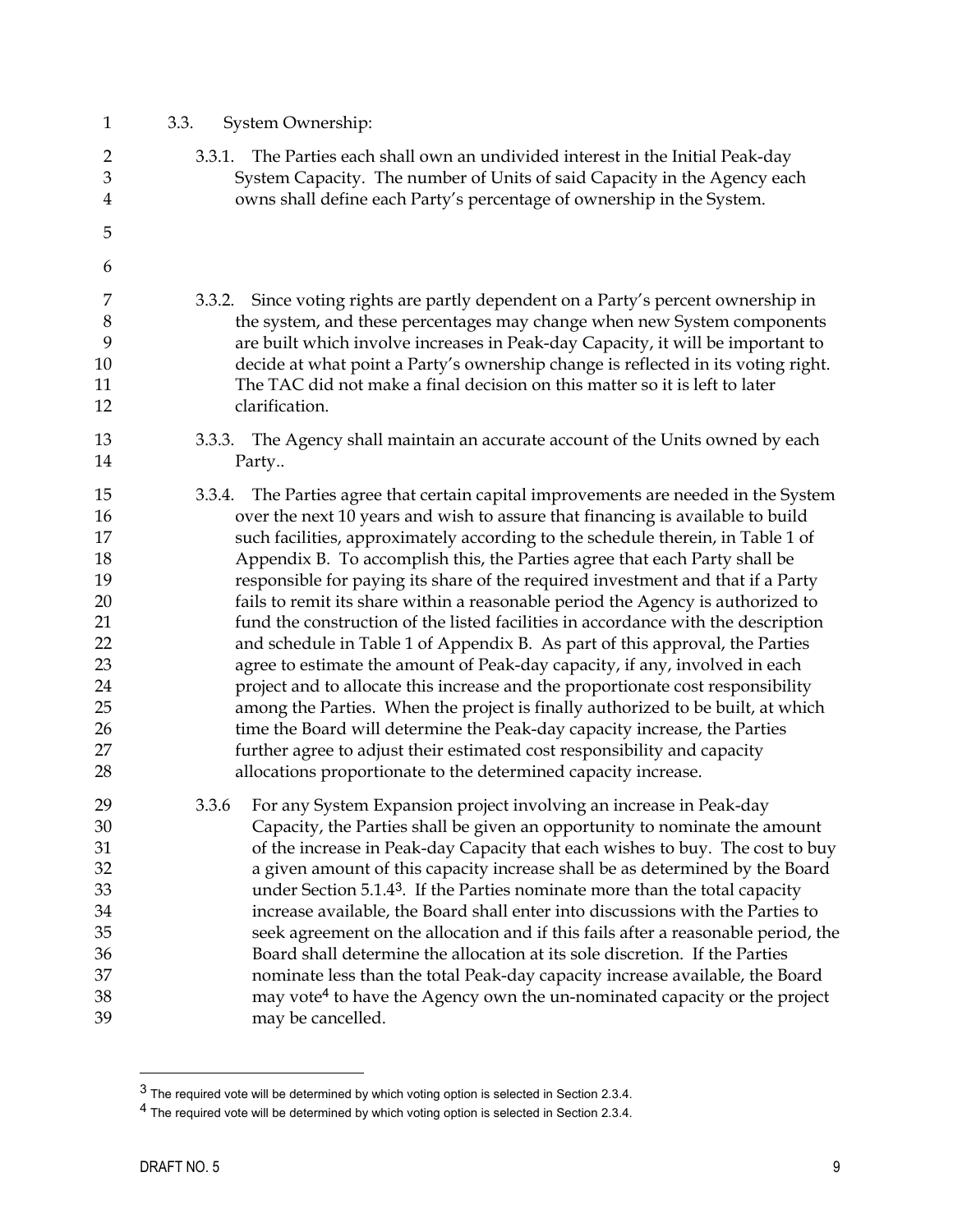| $\mathbf{1}$<br>$\overline{2}$<br>3                                        | 3.3.7  | For projects or portions of projects listed in Table 1 of Appendix B where<br>Peak-day Capacity is not increased, the Parties shall be allocated<br>responsibility for project costs in proportion to their ownership in the System.                                                                                                                                                                                                                                                                                                                                                                                                                                                                                                                                                                                                                                                                                                                                                                                                                                                  |
|----------------------------------------------------------------------------|--------|---------------------------------------------------------------------------------------------------------------------------------------------------------------------------------------------------------------------------------------------------------------------------------------------------------------------------------------------------------------------------------------------------------------------------------------------------------------------------------------------------------------------------------------------------------------------------------------------------------------------------------------------------------------------------------------------------------------------------------------------------------------------------------------------------------------------------------------------------------------------------------------------------------------------------------------------------------------------------------------------------------------------------------------------------------------------------------------|
| 4<br>5<br>6<br>7                                                           | 3.3.8  | Prior to signing the Agreement, the Parties agree to determine the date at<br>which a Party's Unit Account, and therefore its voting rights, shall be<br>adjusted to reflect its contribution to a project that expands the Peak-day<br>Capacity of the System.                                                                                                                                                                                                                                                                                                                                                                                                                                                                                                                                                                                                                                                                                                                                                                                                                       |
| $\,8\,$                                                                    |        |                                                                                                                                                                                                                                                                                                                                                                                                                                                                                                                                                                                                                                                                                                                                                                                                                                                                                                                                                                                                                                                                                       |
| 9                                                                          | 3.4.   | Initial Capitalization of the Agency:                                                                                                                                                                                                                                                                                                                                                                                                                                                                                                                                                                                                                                                                                                                                                                                                                                                                                                                                                                                                                                                 |
| 10<br>11<br>12<br>13<br>14<br>15<br>16<br>17<br>18<br>19<br>20<br>21<br>22 | 3.4.1. | It is intended that the Agency be capitalized in one or a combination of three<br>ways: (1) transfers to the Agency of physical assets; (2) contributions of cash<br>(which may be obtained by a Party issuing bonds); and/or (3) the Agency<br>issues revenue bonds for which individual Parties have a direct obligation to<br>service the debt (this is a way for a Party to pay for its Units over time). These<br>sources of capital are deemed to be equal with respect to how they are credited<br>to a Party's Unit Account. The Legal/Governance and Financial Working<br>Groups and the TAC have examined a number of different ways to structure<br>the initial capitalization, but have not yet reached a conclusion on which to<br>recommend to the PSC. All of the alternatives considered appear to be legal<br>and do-able, but each carries different types and degrees of risk and cost. The<br>Working Groups wish to emphasize that a fundamental issue affecting all these<br>alternatives is determining the value of the existing System assets. Until this is |
| 23<br>24                                                                   |        | done, it may be difficult for the Parties to decide which alternative makes the<br>most sense. The key alternatives that are under consideration are:                                                                                                                                                                                                                                                                                                                                                                                                                                                                                                                                                                                                                                                                                                                                                                                                                                                                                                                                 |
| 25                                                                         |        | The "Rouse" Plan: the City of Portland and owners of the WCSL<br>3.4.1.1.                                                                                                                                                                                                                                                                                                                                                                                                                                                                                                                                                                                                                                                                                                                                                                                                                                                                                                                                                                                                             |
| 26                                                                         |        | would contribute the System assets to the Agency, receiving in return a                                                                                                                                                                                                                                                                                                                                                                                                                                                                                                                                                                                                                                                                                                                                                                                                                                                                                                                                                                                                               |
| 27<br>28                                                                   |        | credit for the assets' value, which value would be translated into Units<br>and credited to its Unit Account. They would receive no direct payment                                                                                                                                                                                                                                                                                                                                                                                                                                                                                                                                                                                                                                                                                                                                                                                                                                                                                                                                    |
| 29                                                                         |        | from the other Parties for these assets and would, therefore, resolve bond                                                                                                                                                                                                                                                                                                                                                                                                                                                                                                                                                                                                                                                                                                                                                                                                                                                                                                                                                                                                            |
| 30                                                                         |        | payment obligations on their own. To achieve the Peak-day Capacity                                                                                                                                                                                                                                                                                                                                                                                                                                                                                                                                                                                                                                                                                                                                                                                                                                                                                                                                                                                                                    |
| 31                                                                         |        | targets desired by the Parties, those who contribute no assets or too few                                                                                                                                                                                                                                                                                                                                                                                                                                                                                                                                                                                                                                                                                                                                                                                                                                                                                                                                                                                                             |
| 32                                                                         |        | assets to achieve their ownership target would commit to financing future                                                                                                                                                                                                                                                                                                                                                                                                                                                                                                                                                                                                                                                                                                                                                                                                                                                                                                                                                                                                             |
| 33                                                                         |        | capital improvements up to an amount needed to pay for their target                                                                                                                                                                                                                                                                                                                                                                                                                                                                                                                                                                                                                                                                                                                                                                                                                                                                                                                                                                                                                   |
| 34                                                                         |        | Units. An unresolved issue is how the Parties who contribute assets or                                                                                                                                                                                                                                                                                                                                                                                                                                                                                                                                                                                                                                                                                                                                                                                                                                                                                                                                                                                                                |
| 35                                                                         |        | funds at the time of signing the Agreement would be compensated by                                                                                                                                                                                                                                                                                                                                                                                                                                                                                                                                                                                                                                                                                                                                                                                                                                                                                                                                                                                                                    |
| 36                                                                         |        | those who contribute their funds at a later date.                                                                                                                                                                                                                                                                                                                                                                                                                                                                                                                                                                                                                                                                                                                                                                                                                                                                                                                                                                                                                                     |
| 37<br>38                                                                   |        | Straight purchase of assets: this is the alternative detailed in footnote<br>3.4.1.2.<br>5. This alternative has many financial issues related to the obligations                                                                                                                                                                                                                                                                                                                                                                                                                                                                                                                                                                                                                                                                                                                                                                                                                                                                                                                     |
| 39                                                                         |        | under Portland's existing bonds and to PERS, which are probably                                                                                                                                                                                                                                                                                                                                                                                                                                                                                                                                                                                                                                                                                                                                                                                                                                                                                                                                                                                                                       |
| 40                                                                         |        | resolvable, but potentially at considerable cost to the Agency. This                                                                                                                                                                                                                                                                                                                                                                                                                                                                                                                                                                                                                                                                                                                                                                                                                                                                                                                                                                                                                  |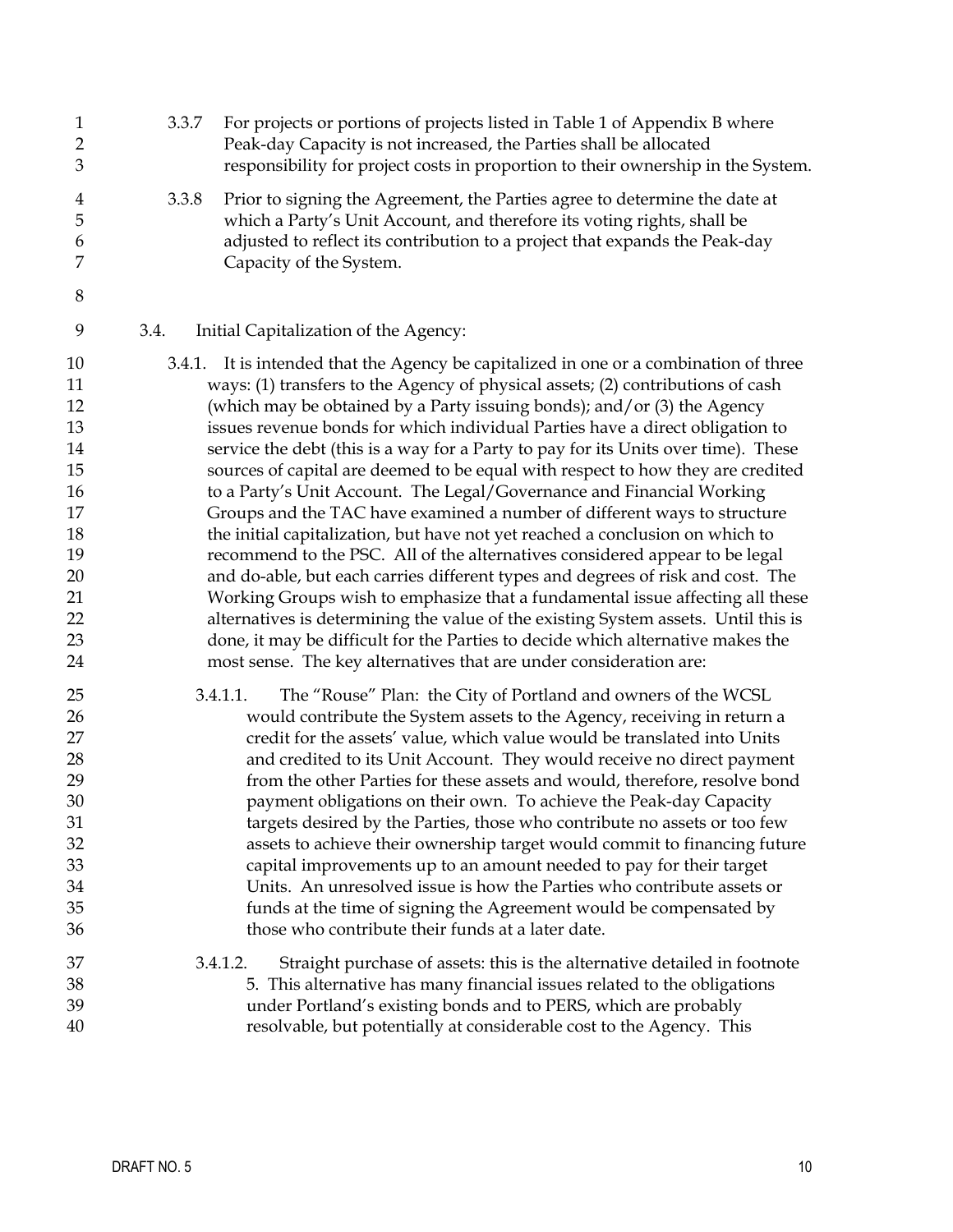| $\mathbf{1}$                                                                | alternative was developed in greater detail than the others. Many of these                                                                                                                                                                                                                                                                                                                                                                                                                                                                                                                                                                                                                                                                                       |
|-----------------------------------------------------------------------------|------------------------------------------------------------------------------------------------------------------------------------------------------------------------------------------------------------------------------------------------------------------------------------------------------------------------------------------------------------------------------------------------------------------------------------------------------------------------------------------------------------------------------------------------------------------------------------------------------------------------------------------------------------------------------------------------------------------------------------------------------------------|
| $\overline{2}$                                                              | details are included in the footnote below. <sup>5</sup>                                                                                                                                                                                                                                                                                                                                                                                                                                                                                                                                                                                                                                                                                                         |
| 3<br>$\overline{4}$<br>5<br>6<br>7<br>$8\phantom{1}$<br>9<br>10<br>11<br>12 | 3.4.1.3.<br>Asset Contract: another alternative is to have no actual transfer of the<br>ownership of existing assets to the Agency. Rather, the Agency could<br>contract for the use of the assets from Portland and the WCSL owners on a<br>long-term basis, paying the owners a defined fee for use of the assets. This<br>alternative would avoid most if not all of the difficulties with the transfer<br>of assets to the Agency in alternatives 3.4.1.1 and 3.4.2.1 above, and would<br>allow the Agency to control and operate the assets as if it were the owner.<br>However, it would not achieve the goal of many Parties to be an actual<br>owner of the existing System. They would, however, become direct<br>owners of future System improvements. |
| 13<br>14<br>15                                                              | 3.4.2. Once the Agreement is executed, each Party shall have voting rights on the<br>Board corresponding to its Units of ownership.                                                                                                                                                                                                                                                                                                                                                                                                                                                                                                                                                                                                                              |
| 16                                                                          | <b>Valuation of Units</b><br>3.5.                                                                                                                                                                                                                                                                                                                                                                                                                                                                                                                                                                                                                                                                                                                                |
| 17<br>18                                                                    | The value of a Unit of ownership at the time of the signing of the Agreement<br>3.5.1.<br>shall be \$____________ per Unit.                                                                                                                                                                                                                                                                                                                                                                                                                                                                                                                                                                                                                                      |
| 19<br>20                                                                    | 3.5.2. The Board shall annually determine the Unit value by the beginning of each<br>fiscal year.                                                                                                                                                                                                                                                                                                                                                                                                                                                                                                                                                                                                                                                                |
| 21<br>22                                                                    | 3.5.3. The Unit value shall be the Agency's book value divided by the number of<br>Units outstanding. <sup>6</sup>                                                                                                                                                                                                                                                                                                                                                                                                                                                                                                                                                                                                                                               |
| 23                                                                          | Buy-in by New Parties:<br>3.6.                                                                                                                                                                                                                                                                                                                                                                                                                                                                                                                                                                                                                                                                                                                                   |
| 24                                                                          | 3.6.1. New Parties may buy into the System from time to time with Board approval.                                                                                                                                                                                                                                                                                                                                                                                                                                                                                                                                                                                                                                                                                |

<span id="page-11-0"></span><sup>5</sup> (1)*The Parties who are owners of the assets of the System at the time of signing the Agreement will transfer ownership of all of these assets to the Agency. The parties that have agreed to make cash contributions will transfer the cash to the Agency. The value of the assets, cash, and obligations in lieu of cash (i.e. agreeing to pay for the debt service on an asset, similar to how the WCSL was financed) shall be translated into Units.* 

*<sup>(2)</sup> The intent is that ownership will be available only to those who take a significant ownership position in the Agency relative to their current or potential Peak-day Capacity demand and financial resources. As a general rule, Parties would buy into the Agency at least in proportion to their current Peak-day demand on the system. Parties not currently obtaining water from the System should plan to invest a minimum of \$x million or an amount proportional to their expected demand on the system at a future date.* 

*<sup>(3)</sup> Appendix C lists the initial asset or cash contributions or in-lieu obligations of the Parties and the corresponding Units of ownership each will have.* 

*<sup>(4)</sup> If required, from cash contributions received or revenue bonds issued, the Agency shall pay the City of Portland an amount equivalent to \$\_\_\_\_\_\_\_\_\_\_\_, which money the City of Portland will use to defease its water revenue bonds or other Water Bureau-related bonds.* 

*<sup>(5)</sup> Appendix E defines the initial financial status of the Agency at the time of the Agreement, including revenue bonds to be issued, use of those funds, and the obligations of the Parties to service the revenue bonds.*

<span id="page-11-1"></span><sup>6</sup> The Governance/Legal and Financial Working Groups will continue to examine alternative formulae and make a recommendation later to the PSC.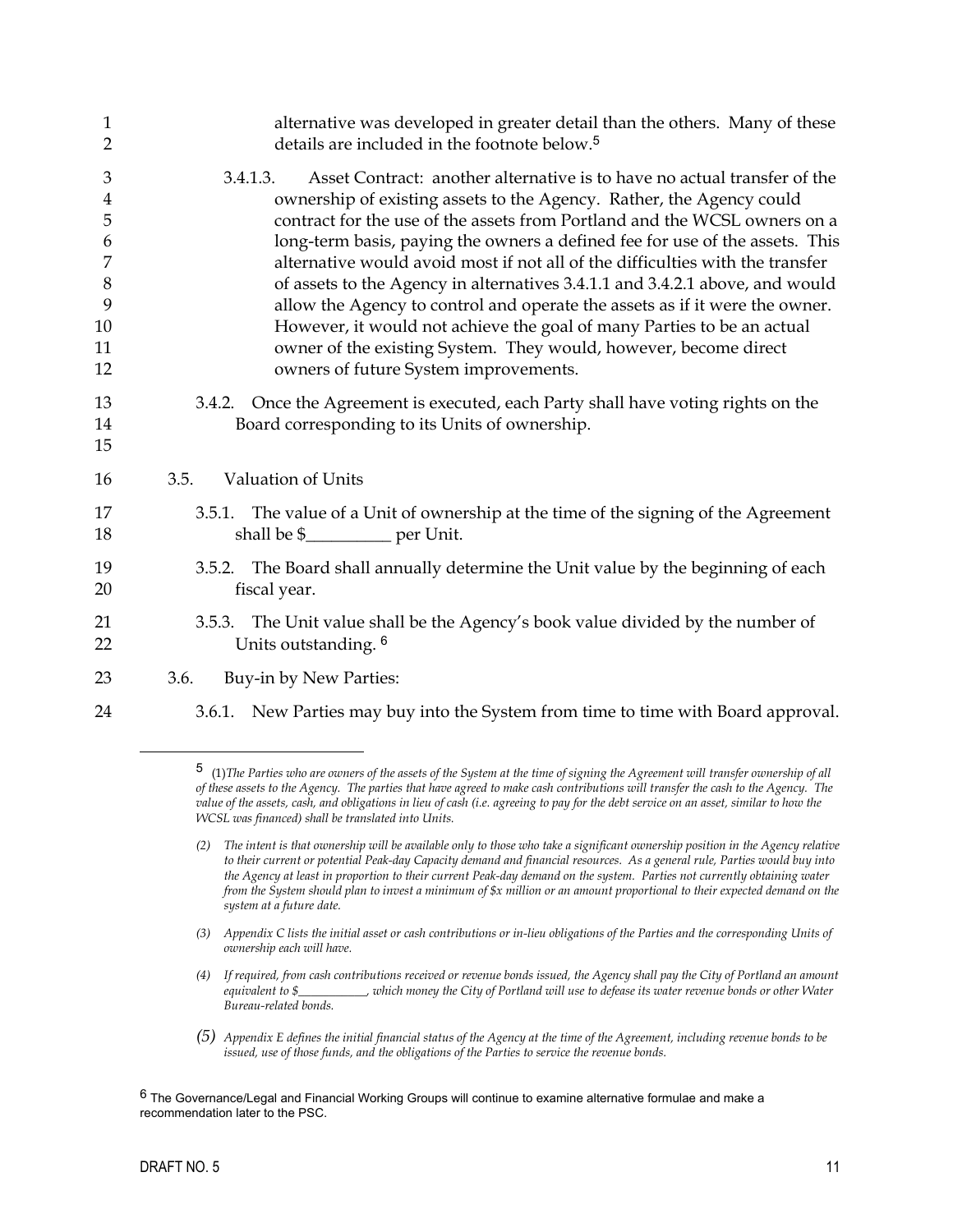<span id="page-12-0"></span>

| $\mathbf{1}$<br>$\overline{2}$                                           | 3.6.2. The new Parties will be issued Units in proportion to their asset, cash or in-<br>lieu contributions to the System.                                                                                                                                                                                                                                                                                                                                                                                                                                                                                                                                                                                                                                                                                                                                                                                                                                                                                                                |
|--------------------------------------------------------------------------|-------------------------------------------------------------------------------------------------------------------------------------------------------------------------------------------------------------------------------------------------------------------------------------------------------------------------------------------------------------------------------------------------------------------------------------------------------------------------------------------------------------------------------------------------------------------------------------------------------------------------------------------------------------------------------------------------------------------------------------------------------------------------------------------------------------------------------------------------------------------------------------------------------------------------------------------------------------------------------------------------------------------------------------------|
| 3                                                                        | 3.7.<br>Purchase of New Units by Existing Parties:                                                                                                                                                                                                                                                                                                                                                                                                                                                                                                                                                                                                                                                                                                                                                                                                                                                                                                                                                                                        |
| 4<br>5                                                                   | 3.7.1. Existing Parties may increase or decrease their number of Units from time to<br>time with Board approval.                                                                                                                                                                                                                                                                                                                                                                                                                                                                                                                                                                                                                                                                                                                                                                                                                                                                                                                          |
| 6<br>7<br>8                                                              | 3.7.2. The Board shall adopt procedures to implement this by, for example,<br>enabling Parties to purchase new Units directly from the Agency, to exchange<br>Units among the Parties, or to pay a differential amount for new System assets.                                                                                                                                                                                                                                                                                                                                                                                                                                                                                                                                                                                                                                                                                                                                                                                             |
| 9                                                                        |                                                                                                                                                                                                                                                                                                                                                                                                                                                                                                                                                                                                                                                                                                                                                                                                                                                                                                                                                                                                                                           |
| 10                                                                       | 4. System Use                                                                                                                                                                                                                                                                                                                                                                                                                                                                                                                                                                                                                                                                                                                                                                                                                                                                                                                                                                                                                             |
| 11                                                                       | Rights of Use:<br>4.1.                                                                                                                                                                                                                                                                                                                                                                                                                                                                                                                                                                                                                                                                                                                                                                                                                                                                                                                                                                                                                    |
| 12<br>13<br>14                                                           | 4.1.1 Each Party shall use the System in a manner that is consistent with prudent<br>water utility operating practices and that minimizes the impact of that use on the<br>other Parties.                                                                                                                                                                                                                                                                                                                                                                                                                                                                                                                                                                                                                                                                                                                                                                                                                                                 |
| 15<br>16<br>17<br>18<br>19                                               | The Parties acknowledge that at the time of signing the Agreement the<br>4.1.2<br>System may not have the capacity to deliver from Powell Butte all the Peak-day<br>demand of one or more Parties. The improvements listed in Appendix B are partly<br>intended to resolve these capacity shortages. However, it is anticipated that other<br>improvements unknown at this time will be needed.                                                                                                                                                                                                                                                                                                                                                                                                                                                                                                                                                                                                                                           |
| 20<br>21<br>22<br>23<br>24                                               | The Parties agree that constructing new components to the System is costly<br>4.1.3<br>and the Parties, therefore, agree to optimize the use of the existing System for the<br>benefit of the Parties before construction of new facilities. Such optimization may<br>include conservation measures, operational controls, scheduling of water deliveries,<br>and other methods.                                                                                                                                                                                                                                                                                                                                                                                                                                                                                                                                                                                                                                                          |
| 25<br>26                                                                 | Each Party shall have available to it sufficient Capacity in its system to serve<br>4.1.4<br>the Demand imposed by the Party on the System.                                                                                                                                                                                                                                                                                                                                                                                                                                                                                                                                                                                                                                                                                                                                                                                                                                                                                               |
| 27<br>28<br>29<br>$30\,$<br>31<br>32<br>33<br>34<br>35<br>36<br>37<br>38 | 4.1.5 Nomination of Supply: each Party shall submit to the Agency annually no<br>later than _______ a Nomination of Supply document. The Document shall set forth<br>the Party's projected Demand, Capacity to serve the Demand and any deficiencies of<br>Capacity. The document shall detail these Demand and Capacity figures for the<br>transmission, treatment and treated-water storage components of the System for a<br>ten year period and for Raw Water for a fifty year period by ten year increments.<br>The demand figures shall be projected on the basis of Peak-day, Peak Season and<br>Annual Average. The Peak-day figure may exceed the Party's Units of ownership of<br>Peak-day capacity in the System but the Agency shall have no obligation to provide<br>Peak-day amounts that exceed a Party's ownership. The Board shall define the<br>terms Peak Season and Annual Average prior to when the first year nominations are<br>due. The Parties agree to inform the Agency annually in their Nomination of Supply |
| 39<br>40                                                                 | document if the Party does not intend to take all the water listed in Appendix D, but<br>the Party shall be liable to pay for said water in cases where the Agency is unable to                                                                                                                                                                                                                                                                                                                                                                                                                                                                                                                                                                                                                                                                                                                                                                                                                                                           |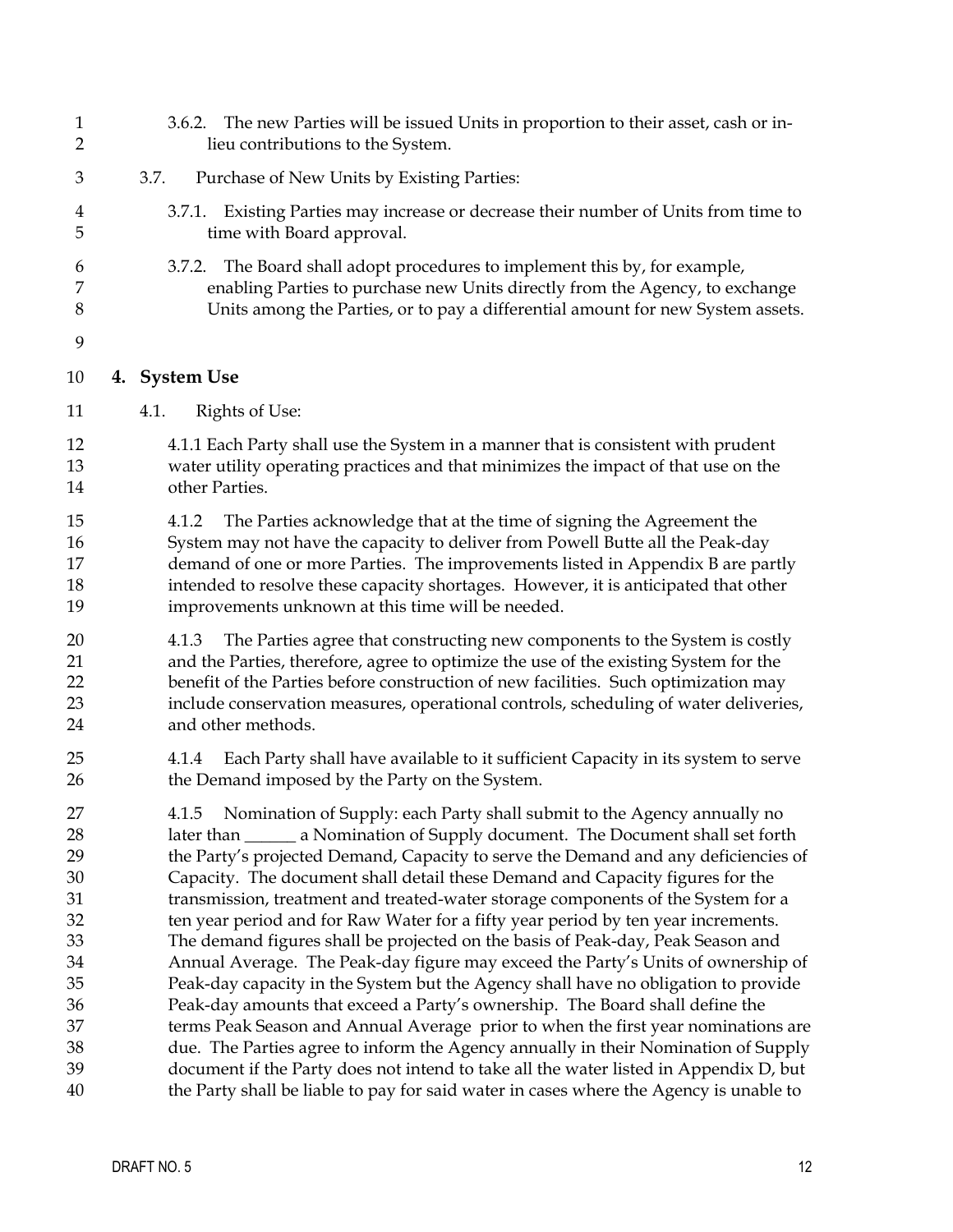resell it in whole or in part. Said payment shall only be for the actual cost to the Agency of not selling the water. The Agency shall make a good faith effort to sell surplus water. 1  $\mathcal{D}$ 3

4 5 6 7 8 9 10 11 12 13 14 15 4.1.6 Agency Consolidation of Nominations: after receiving the Nomination of Supply document from the Parties, the staff of the Agency shall consolidate the demand figures into one table and provide it, together with appropriate analysis, to the Board for discussion and a decision. In the event that more water is demanded than the capacity of the System, the Board shall pursue measures to bring the demands into balance with System capacity, including negotiating lesser demands with the Parties, and expanding the System. The Board's goal in performing this consolidation function shall be to try to meet all reasonable demands of the Parties. The Agency shall have available sufficient water to deliver from Powell Butte all Peak-day demands that do not exceed the Parties' ownership in the System. The Agency shall have final authority to allocate available capacity of Peak Season and Annual Average water to the Parties.

- 16
- 17

18 19 20 21 22 23 24 25 26 27 28 4.1.7 Substitution: the Agency shall only deliver water to the Parties from the Bull Run watershed and/or the Columbia South Shore Wellfield. However, in the event of emergencies, the Agency may deliver water from other sources to a Party if that Party, by prior written agreement, has agreed to take water from another specific source. The Board shall define the term "emergency", but in general it means an event that involves interruptions of normal System supply, storage, treatment, or delivery capacity. In the case where a Party does not agree to take water from another source, the Agency shall have no obligation to deliver water to the nonagreeing Party during emergencies. Emergency supply connections and agreements existing at the time of signing the Agreement are listed in Appendix F. The Board shall update this list when changes occur.

- 29 30 31 32 4.1.8 With the exception of the obligations under existing water sales contracts with the City of Portland, the Parties have first right to the water available from the System. Water that is surplus to the needs of the Parties may be sold by the Agency to non-Parties on contract subject to the requirements of Section 8.4.
- 33 34 35 4.1.9 The Parties agree that the intent is to terminate without penalty their wholesale contracts with Portland and substitute water purchase agreements with the Agency. This process shall assure that there is no interruption of service.
- 36 37 38 39 40 4.2. Secondary System Facilities Use: Since certain Parties are not served directly by the System, those Parties that own facilities that enable such Parties to receive water, agree to execute Wheeling agreements with the Agency, on a cost-of-service basis, to ensure delivery of System water to those Parties not served directly by the System[7](#page-13-0). Parties served by wheeling agreements as of the date of the Agreement,

<u>.</u>

<span id="page-13-0"></span><sup>&</sup>lt;sup>7</sup> The PSC should also consider the option of requiring the Parties to wheel water over their systems, where capacity is available, to wholesale customers of the Agency.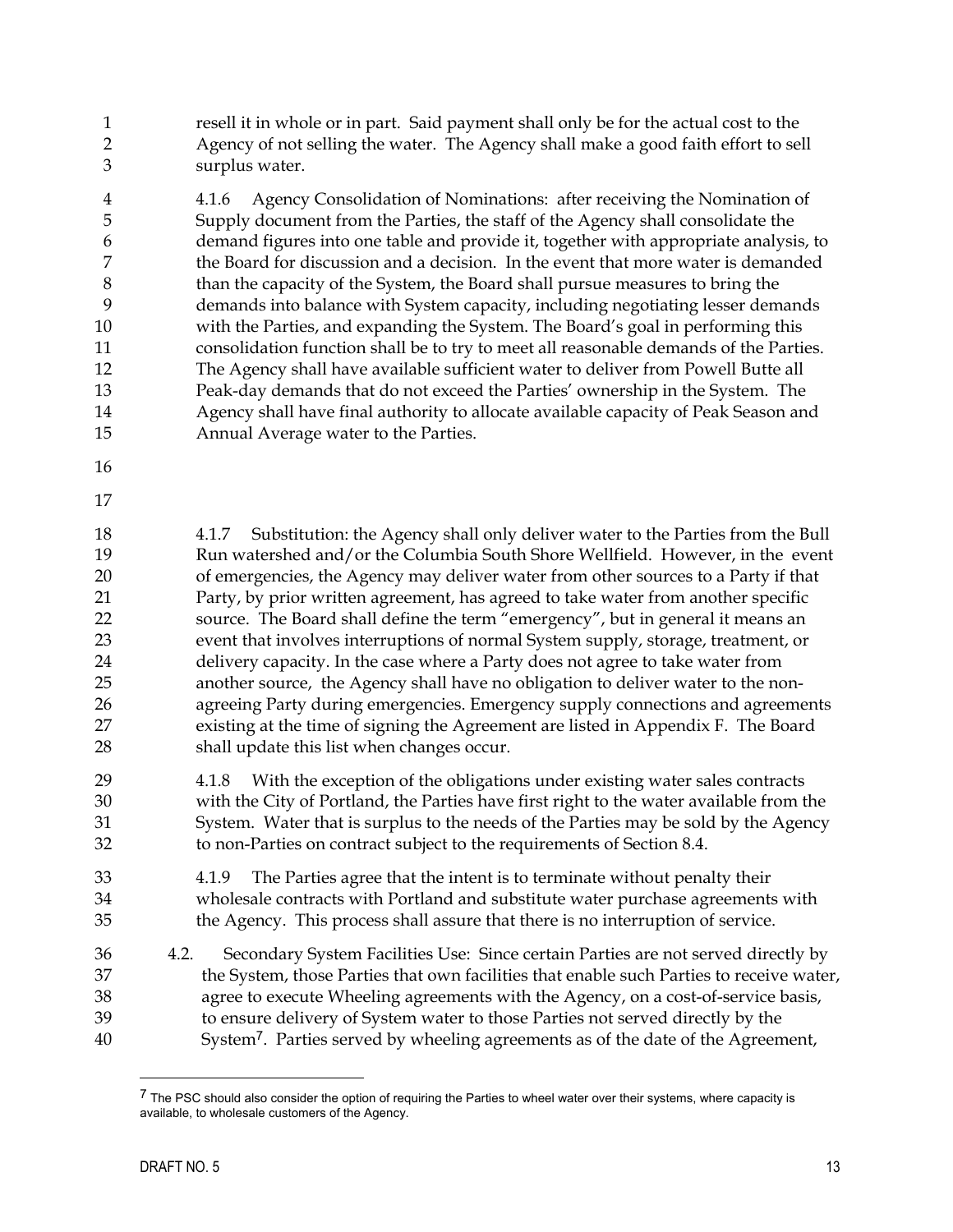<span id="page-14-0"></span>

| $\mathbf{1}$<br>$\overline{2}$<br>3<br>4<br>5<br>6<br>7<br>8 | who increase their Demand, shall not be entitled to increased delivery of water<br>through these facilities unless the Party owning the facilities agrees to the increase.<br>The Parties recognize that arrangements exist among some of the Parties prior to<br>signing the Agreement to wheel water between the Parties that do not fit the<br>conditions described above in this paragraph. The Parties intend that these<br>arrangements shall continue and shall not be deemed to violate the provision<br>against reselling of water by the Parties. |  |  |  |  |
|--------------------------------------------------------------|-------------------------------------------------------------------------------------------------------------------------------------------------------------------------------------------------------------------------------------------------------------------------------------------------------------------------------------------------------------------------------------------------------------------------------------------------------------------------------------------------------------------------------------------------------------|--|--|--|--|
| 9                                                            | Overuse and remedies for Overuse <sup>8</sup> :<br>4.3.                                                                                                                                                                                                                                                                                                                                                                                                                                                                                                     |  |  |  |  |
| 10<br>11<br>12                                               | The Board shall set reasonable standards for when a Party shall be deemed to<br>4.3.1.<br>have overused the System. If overuse occurs, the Party shall be subject to<br>appropriate remedy, which may include payments or curtailment.                                                                                                                                                                                                                                                                                                                      |  |  |  |  |
| 13                                                           | 4.3.2. Remedies for Overuse: (insert)                                                                                                                                                                                                                                                                                                                                                                                                                                                                                                                       |  |  |  |  |
| 14                                                           | <b>Conservation and Curtailment:</b><br>4.4.                                                                                                                                                                                                                                                                                                                                                                                                                                                                                                                |  |  |  |  |
| 15<br>16<br>17<br>18                                         | 4.4.1. The Board may adopt water conservation standards for the Parties, which the<br>Parties agree to implement. <sup>9</sup> Such standards shall be uniform among all similar<br>classes of uses. However, said standards shall only apply to the Parties with<br>respect to the water they obtain from the Agency.                                                                                                                                                                                                                                      |  |  |  |  |
| 19<br>20                                                     | 4.4.2. The Board may adopt reasonable penalties for Parties failing to implement<br>conservation measures.                                                                                                                                                                                                                                                                                                                                                                                                                                                  |  |  |  |  |
| 21<br>22<br>23<br>24<br>25<br>26<br>27                       | 4.4.3. The Board may adopt a curtailment plan and reductions, which plan shall<br>provide for pro rata reductions by the Parties. However, in determining<br>curtailment percentages, the Agency may not (option: may) consider alternative<br>sources available to the Parties. (Note: in the case where the Agency reduces a<br>Party by a greater than proportional amount because it has alternative sources, it<br>would need to figure in compensation to that Party if its costs for the alternative source<br>are higher).                          |  |  |  |  |
| 28<br>29<br>30                                               | The Board shall define the curtailment methods and reasonable notification<br>4.4.4.<br>procedures.                                                                                                                                                                                                                                                                                                                                                                                                                                                         |  |  |  |  |
| 31                                                           | 5. System Expansion and Improvement                                                                                                                                                                                                                                                                                                                                                                                                                                                                                                                         |  |  |  |  |

32 5.1. System Expansion and Improvement

<span id="page-14-1"></span> $^8$  This section was added because it is part of the JWC agreement. However, it may not be needed in this Agreement, so the PSC should consider removing it after discussion.

<span id="page-14-2"></span> $9$  The City of Portland presently does not require conservation as a condition of its wholesale contracts. The issue of any entity setting conservation targets or standards for others has been much debated in the Region. It seems logical that once the Parties come together to form an Agency, they would want to be able to set uniform conservation standards. But, some may not agree, so this is a debatable issue for the PSC.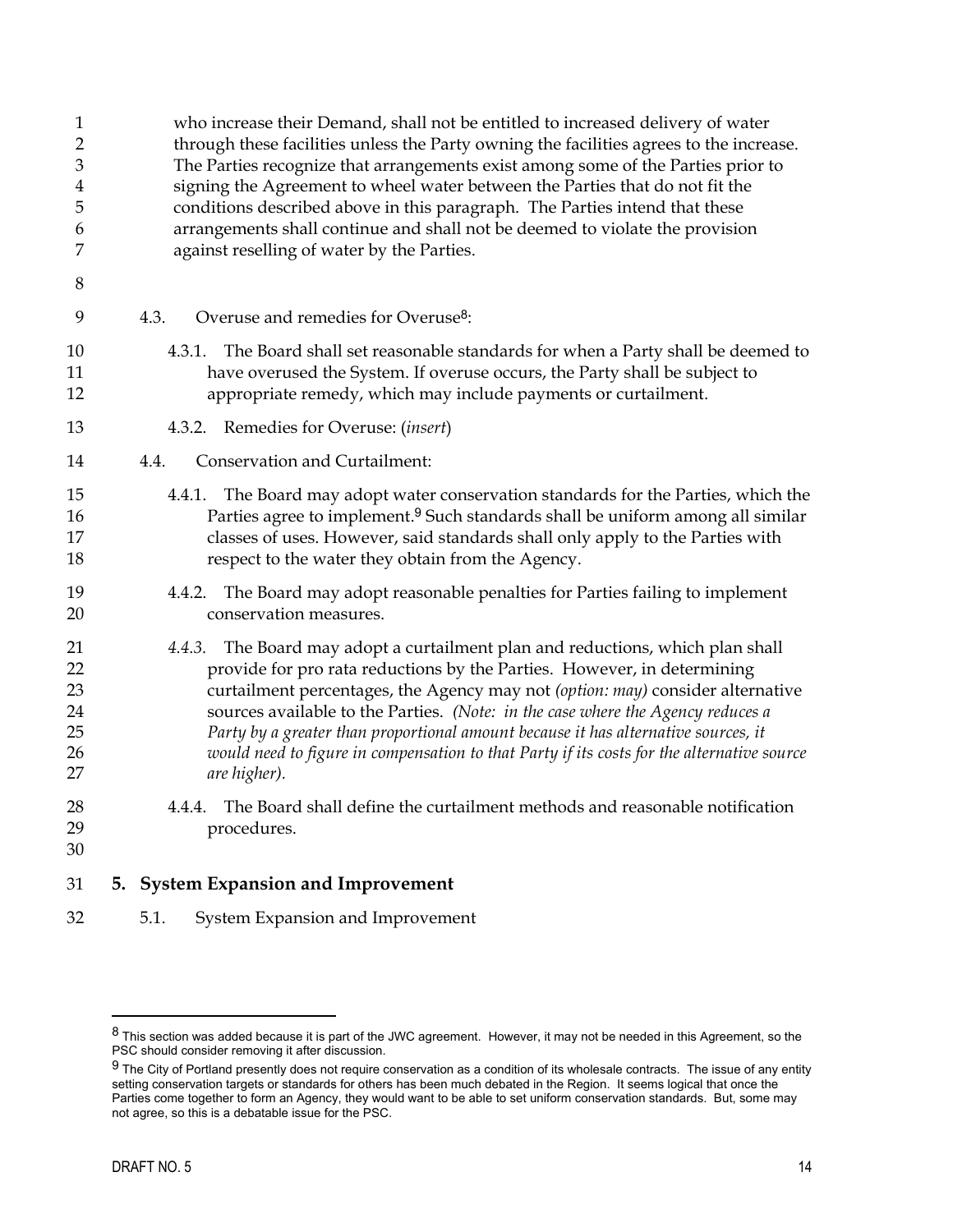| $\mathbf{1}$                           | 5.1.1. The Agency shall develop plans to implement System Expansion projects                                                                                                                                                                                                                                                                                                                                                                                                    |  |  |  |
|----------------------------------------|---------------------------------------------------------------------------------------------------------------------------------------------------------------------------------------------------------------------------------------------------------------------------------------------------------------------------------------------------------------------------------------------------------------------------------------------------------------------------------|--|--|--|
| $\overline{2}$                         | when the Parties are projected to use all the Capacity within a reasonable                                                                                                                                                                                                                                                                                                                                                                                                      |  |  |  |
| 3                                      | planning horizon, or at such time as the Board deems appropriate.                                                                                                                                                                                                                                                                                                                                                                                                               |  |  |  |
| 4                                      | 5.1.2. The Parties agree that the System Improvement and System Expansion                                                                                                                                                                                                                                                                                                                                                                                                       |  |  |  |
| 5                                      | projects listed in Appendix B are likely to be needed over the next 10 years in                                                                                                                                                                                                                                                                                                                                                                                                 |  |  |  |
| 6                                      | accordance with the schedule contained therein and the Agency is authorized                                                                                                                                                                                                                                                                                                                                                                                                     |  |  |  |
| 7                                      | to construct those facilities listed in Table 1 of Appendix B, in accordance with                                                                                                                                                                                                                                                                                                                                                                                               |  |  |  |
| $\,8\,$                                | the schedule and as limited by the revenue bonding authorized in 3.3.5.                                                                                                                                                                                                                                                                                                                                                                                                         |  |  |  |
| 9                                      | 5.1.3. Cost allocations for projects listed in Table 1 of Appendix B shall be based on                                                                                                                                                                                                                                                                                                                                                                                          |  |  |  |
| 10                                     | one of the following methods:                                                                                                                                                                                                                                                                                                                                                                                                                                                   |  |  |  |
| 11<br>12<br>13                         | For system improvement projects where Peak-day Capacity is not<br>5.1.3.1.<br>increased, the Board shall allocate the Parties' responsibility for project<br>costs in proportion to the Parties' ownership in the System.                                                                                                                                                                                                                                                       |  |  |  |
| 14<br>15<br>$16\,$<br>17<br>18         | 5.1.3.2.<br>For system expansion projects resulting in an increase in Peak-day<br>and/or Peak Season and/or Average Annual System Capacity, the Board<br>shall reasonably allocate the Parties' responsibility for project costs and<br>capacity expansion in millions of gallons per day (MGD) between the<br>three elements of capacity expansion, at its sole discretion. <sup>10</sup> .                                                                                    |  |  |  |
| 19<br>20<br>21<br>22<br>23<br>24<br>25 | 5.1.3.3.<br>For projects that provide both system expansion and system<br>improvements, the Board shall assign the portions of project cost<br>attributed to system expansion and to system improvement based on<br>findings of an engineering study. The Board shall then allocate the<br>Parties' responsibility for the portion of project costs assigned to system<br>improvement per Section 5.1.3.1 and system expansion costs shall be<br>allocated per Section 5.1.3.2. |  |  |  |
| 26                                     | 5.1.4. If the Board determines that projects not in Table 1 of Appendix B are needed                                                                                                                                                                                                                                                                                                                                                                                            |  |  |  |
| 27                                     | the Board may provide for the Agency to build, manage and operate such                                                                                                                                                                                                                                                                                                                                                                                                          |  |  |  |
| 28                                     | improvements <sup>11</sup> . The Board shall negotiate reasonable terms for this service                                                                                                                                                                                                                                                                                                                                                                                        |  |  |  |
| 29                                     | and these terms shall not impose any obligations on Parties not choosing to                                                                                                                                                                                                                                                                                                                                                                                                     |  |  |  |
| 30                                     | participate in the project.                                                                                                                                                                                                                                                                                                                                                                                                                                                     |  |  |  |
| 31<br>32<br>33<br>34                   | Based on the Nomination of Supply document submitted in 4.1.4, the Board<br>5.1.5.<br>shall use reasonable standards to determine when the System shall be<br>expanded beyond the list in Table 1 of Appendix B, and shall revise the list in<br>Appendix B accordingly.                                                                                                                                                                                                        |  |  |  |
| 35                                     | 5.1.6. No later than June 1, 2007 (option: set any date), the Board shall submit to the                                                                                                                                                                                                                                                                                                                                                                                         |  |  |  |
| 36                                     | Parties a list of projects (with budgets and schedules) that it believes will be                                                                                                                                                                                                                                                                                                                                                                                                |  |  |  |
| 37                                     | needed to meet the needs of the Parties for the 10-year period after completion                                                                                                                                                                                                                                                                                                                                                                                                 |  |  |  |
| 38                                     | of the Table 1 projects in Appendix B. It is the intent of the Parties to agree to a                                                                                                                                                                                                                                                                                                                                                                                            |  |  |  |
| 39                                     | list of projects and to have the governing bodies of all Parties approve said list                                                                                                                                                                                                                                                                                                                                                                                              |  |  |  |

<u>.</u>

<span id="page-15-0"></span> $10$  The required vote will be determined by which voting option is selected in Section 2.3.4.

<span id="page-15-1"></span><sup>11</sup> The required vote will be determined by which voting option is selected in Section 2.3.4.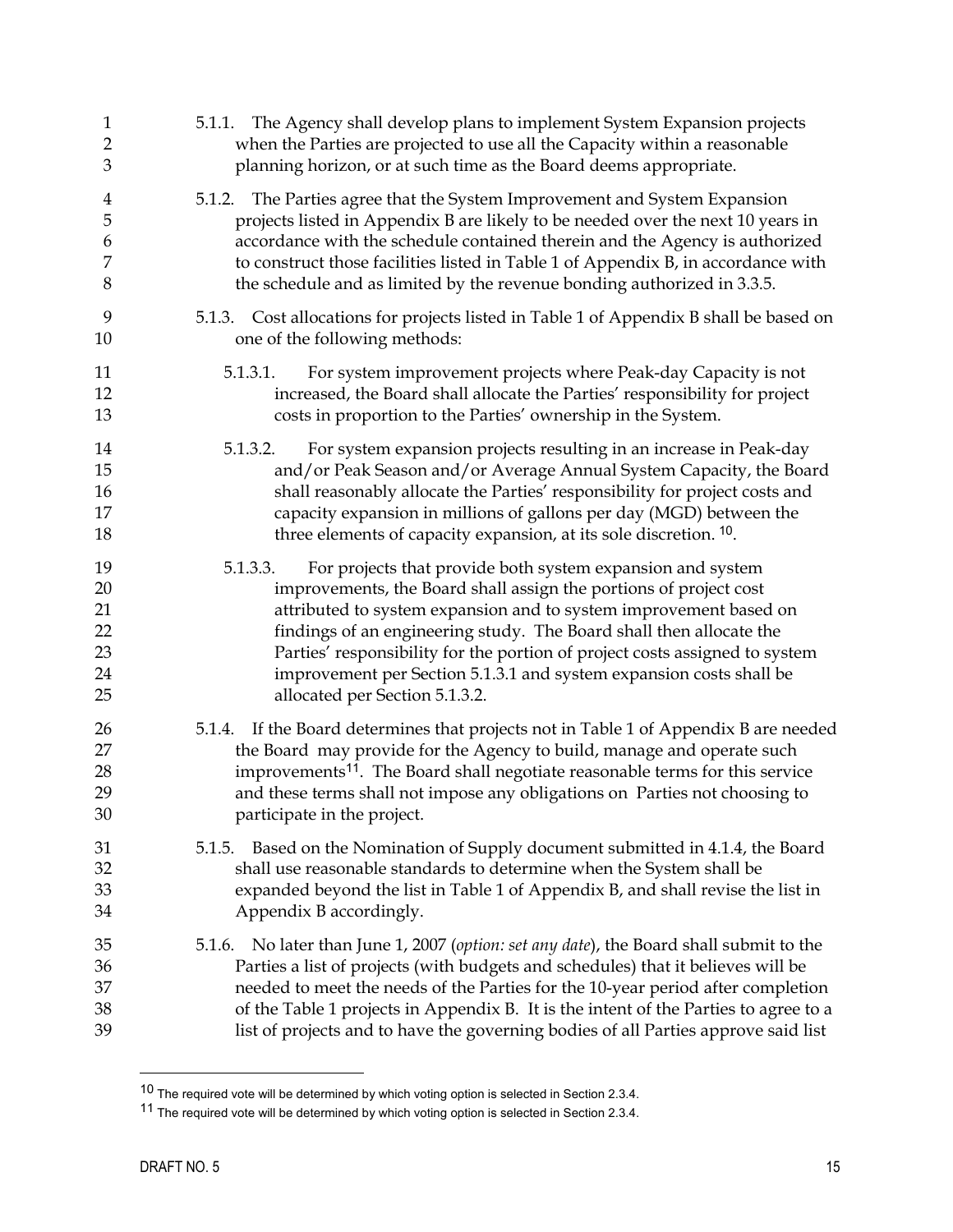<span id="page-16-0"></span>

| $\mathbf{1}$   | and associated revenue bonding no later than November 1, 2008. In the case           |
|----------------|--------------------------------------------------------------------------------------|
| $\overline{2}$ | where all the Parties do not agree to approve revenue bonding for a new list of      |
| 3              | projects, the Board, at its sole discretion, may allow non-listed projects to be     |
| $\overline{4}$ | constructed by a subset of Parties; appropriate financing and cost                   |
| 5              | reimbursement methods shall be established so that non-participants are not          |
| 6              | liable for the projects, do not pay for them, and do not receive the benefits of     |
| 7              | them.                                                                                |
| 8              | 5.2.                                                                                 |
| 9              | Notice: The Agency shall provide the Parties _ days of written notice of the         |
| 10             | intent to expand or improve the System.                                              |
| 11             | 6. System Operations and Maintenance                                                 |
| 12             | Operation and Maintenance of the System:<br>6.1.                                     |
| 13             | 6.1.1. The Agency shall operate and maintain the System in accordance with           |
| 14             | generally accepted maintenance standards of comparable US water utilities.           |
| 15             | 6.1.2. The Agency shall adopt protocols for the System to provide for the equitable, |
| 16             | effective and efficient operation of the System. The Board shall appoint a           |
| 17             | technical committee from the staff of the Parties to develop these protocols and     |
| 18             | recommend them to the Board for adoption. The Parties recognize that there           |
| 19             | may be more than one way to transmit water over the System and the                   |
| 20             | Secondary System Facilities to the Parties. Also, there may be times during          |
| 21             | emergencies or drought when it may be necessary to transmit water via                |
| 22             | alternative facilities. As a general principle the Parties agree to operate the      |
| 23             | system to maximize efficiency, lower costs and equitably serve the Parties. The      |
| 24             | operating protocols may be updated, as needed.                                       |
| 25             | 6.1.3. The Parties shall adopt operating protocols for their own systems which       |
| 26             | demonstrate a best efforts and good faith effort to conform with the Agency's        |
| 27             | protocols to assure that the Party shall have the Capacity to take delivery of       |
| 28             | water in accordance with its approved Nomination of Supply.                          |
| 29             | 6.1.4. The Agency shall operate the system in a manner consistent with all           |
| 30             | agreements among the parties and all applicable local, state and federal laws.       |
| 31             | Consistent with these agreements and laws, the Agency may set operational            |
| 32             | standards that exceed the standards in these laws.                                   |
| 33             | 6.2.<br>Operations of Distribution Systems and Other Services:                       |
| 34             | 6.2.1. The Agency may enter into contracts with the Parties or others to operate     |
| 35             | their distribution systems or other drinking water-related systems or services.      |
| 36             | 6.2.2. The agreements shall adequately protect the Agency and the Parties from       |
| 37             | liabilities associated with providing the contracted services.                       |
| 38             | 6.2.3. The Agency may perform such services as are necessary to execute these        |
| 39             | contracts.                                                                           |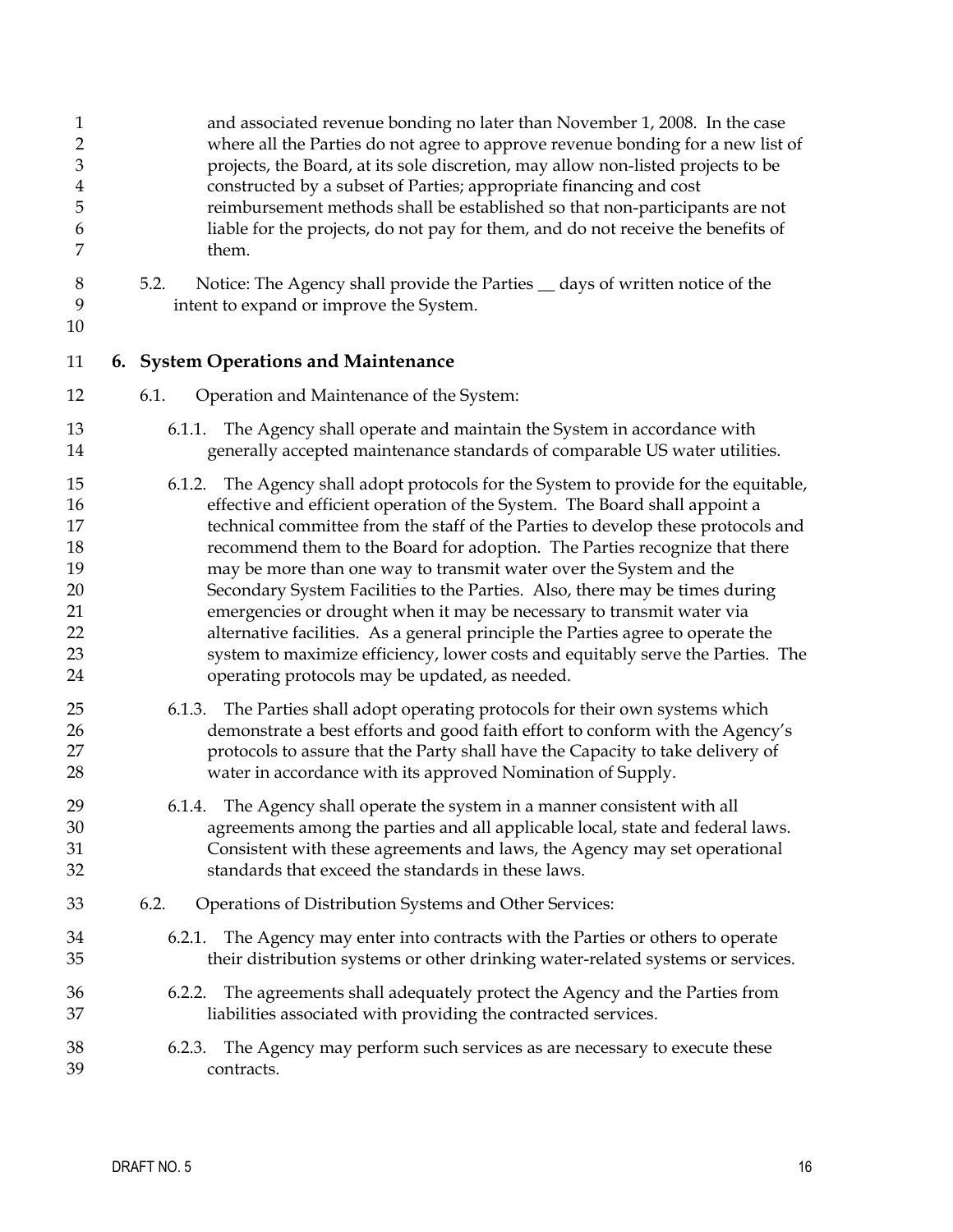<span id="page-17-0"></span>

| $\mathbf{1}$   | 6.2.4. The Agency shall not become the owner of the assets of the systems that it                                                                                                                                                                           |
|----------------|-------------------------------------------------------------------------------------------------------------------------------------------------------------------------------------------------------------------------------------------------------------|
| $\overline{2}$ | operates.                                                                                                                                                                                                                                                   |
| 3              | 7. Rates and Charges                                                                                                                                                                                                                                        |
| 4              | 7.1.<br>System:                                                                                                                                                                                                                                             |
| 5              | 7.1.1. Parties shall be charged for water delivered by the System on generally                                                                                                                                                                              |
| 6              | accepted Cost-of-Service principles. The intent is that each Party pays its cost                                                                                                                                                                            |
| 7              | of service and that no Party either pays or receives a subsidy. Such principles                                                                                                                                                                             |
| 8              | shall consider a Party's use of the System and the allocation of charges shall be                                                                                                                                                                           |
| 9              | based on such use. Charges to the Parties and non-parties shall fully cover the                                                                                                                                                                             |
| 10             | Agency's revenue requirements. Charges to the Parties shall take into                                                                                                                                                                                       |
| 11             | consideration a Party's ownership.                                                                                                                                                                                                                          |
| 12             | 7.1.2. The Parties intend that rates for Wholesale Water shall provide funds for                                                                                                                                                                            |
| 13             | capital improvements needed to maintain the System in good operating                                                                                                                                                                                        |
| 14             | condition and to replace depreciated parts of the System. The Parties also                                                                                                                                                                                  |
| 15             | intend that the Wholesale Water rate may include a fee to establish a separate                                                                                                                                                                              |
| 16             | Reserve Fund to be used for emergency repairs and emergency capital                                                                                                                                                                                         |
| 17             | improvements not elsewhere provided for in the Agreement. The Board shall                                                                                                                                                                                   |
| 18             | determine the appropriate size of Reserve Fund.                                                                                                                                                                                                             |
| 19             | 7.1.3. A general principle for setting rates for new facilities built to accommodate                                                                                                                                                                        |
| 20             | growth shall be that "growth pays for growth". A number of methods exist for                                                                                                                                                                                |
| 21             | allocating these costs and the Board shall determine which to use.                                                                                                                                                                                          |
| 22             | 7.1.4. The Cost of Service to the Parties shall be as determined by the Cost-of-                                                                                                                                                                            |
| 23             | Service Model. Said model shall be adopted annually by the Board, and                                                                                                                                                                                       |
| 24             | updated as needed to maintain a reasonable allocation of charges.                                                                                                                                                                                           |
| 25             | 7.1.5. For delivery of water to Parties west of the Willamette who do or could                                                                                                                                                                              |
| 26             | receive water from the Washington County Supply Line, the cost of wheeling                                                                                                                                                                                  |
| 27             | water through Portland or operating the Washington County Supply Line shall                                                                                                                                                                                 |
| 28             | not be specifically allocated to individual Parties. Rather, they shall be                                                                                                                                                                                  |
| 29             | allocated equally using cost of service principles.                                                                                                                                                                                                         |
| 30<br>31<br>32 | Within three months after the end of each fiscal year, the Agency shall<br>7.1.6.<br>calculate the actual cost-of-service costs of water delivered to each Party during<br>the previous fiscal year and debit or credit the Parties for these actual costs. |
| 33             | 7.2.<br>Distribution Systems and Other Services:                                                                                                                                                                                                            |
| 34<br>35       | The cost for providing services shall, at a minimum, reimburse the Agency<br>7.2.1.<br>for its costs, including overheads and other indirect costs.                                                                                                         |
| 36             | 7.2.2. The Agency shall maintain an accounting system that fully tracks the costs                                                                                                                                                                           |
| 37             | and revenues for these services and shall establish separate enterprise funds as                                                                                                                                                                            |
| 38             | needed to maintain separation of Agency and non-agency funds.                                                                                                                                                                                               |
| 39             | The Agency shall not issue revenue bonds for a Party's distribution system.<br>7.2.3.                                                                                                                                                                       |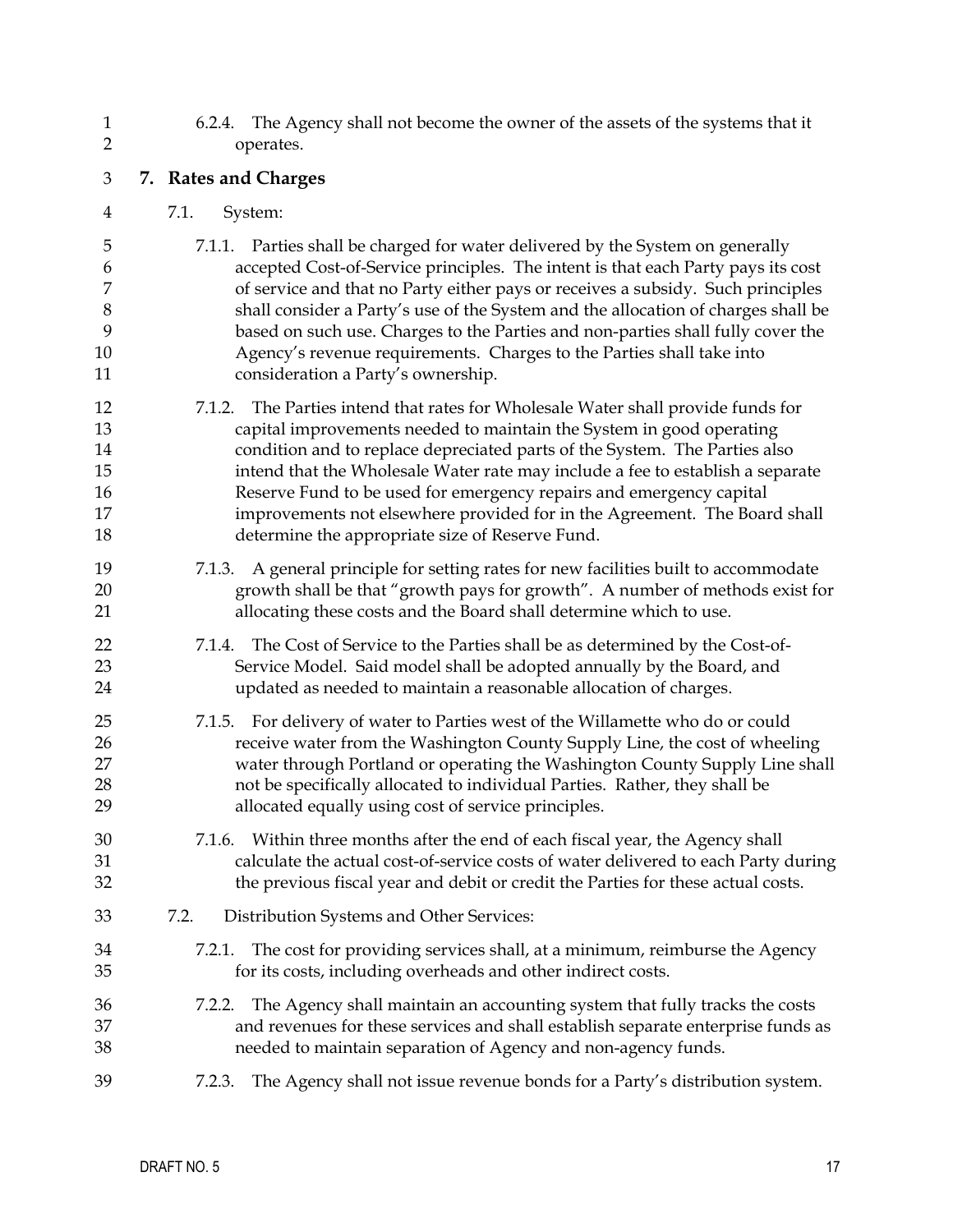<span id="page-18-0"></span>

| $\mathbf{1}$                     |                                                                                                                                                                                                                                                                                                                                                                                                                                                       | 7.3.<br><b>Monthly Payments:</b>                                                                                                                                                                                                                                                                                                                                                            |  |  |  |  |
|----------------------------------|-------------------------------------------------------------------------------------------------------------------------------------------------------------------------------------------------------------------------------------------------------------------------------------------------------------------------------------------------------------------------------------------------------------------------------------------------------|---------------------------------------------------------------------------------------------------------------------------------------------------------------------------------------------------------------------------------------------------------------------------------------------------------------------------------------------------------------------------------------------|--|--|--|--|
| $\overline{2}$<br>3<br>4         | Each Party or contractee of the Agency shall make monthly payments to the<br>7.3.1.<br>Agency for operation and maintenance expenses, capital improvements and<br>other upgrades in accordance with this Section.                                                                                                                                                                                                                                     |                                                                                                                                                                                                                                                                                                                                                                                             |  |  |  |  |
| 5<br>6<br>7<br>8                 | The Agency shall send monthly billings to the Parties and contractees for all<br>7.3.2.<br>payments due the Agency, which billing shall be due within 30 days of the<br>invoice date. Late- or non- payment fees, interest charges and penalties shall be<br>determined by the Board.                                                                                                                                                                 |                                                                                                                                                                                                                                                                                                                                                                                             |  |  |  |  |
| 9<br>10                          |                                                                                                                                                                                                                                                                                                                                                                                                                                                       | 8. Water Sales to Outside Parties                                                                                                                                                                                                                                                                                                                                                           |  |  |  |  |
| 11<br>12                         |                                                                                                                                                                                                                                                                                                                                                                                                                                                       | 8.1.<br>The Agency shall have authority to enter into contracts to sell water to non-<br>parties to the Agreement.                                                                                                                                                                                                                                                                          |  |  |  |  |
| 13<br>14<br>15<br>16<br>17<br>18 | 8.2.<br>Portland intends to transfer without penalty its existing wholesale contracts with<br>non-parties to the Agency as of the date of the Agreement. In the case where a<br>wholesaler owes money to Portland at the date of the Agreement, the Agency<br>agrees to assume the accounts receivable and pay Portland the amount. However,<br>in the case that the City is unable to transfer these contracts, it will continue to<br>service them. |                                                                                                                                                                                                                                                                                                                                                                                             |  |  |  |  |
| 19<br>20<br>21<br>22<br>23       |                                                                                                                                                                                                                                                                                                                                                                                                                                                       | 8.3.<br>A model contract for sale of water will be provided in an appendix to the<br>Agreement. The purpose of drafting the wholesale contract ahead of time is for the<br>Parties to understand what commitments the Agency will be making in new<br>contracts. Said model contract may be amended from time to time by the Board<br>and shall be the contract used for these water sales. |  |  |  |  |
| 24<br>25<br>26<br>27<br>28<br>29 |                                                                                                                                                                                                                                                                                                                                                                                                                                                       | Parties to the Agreement shall not resell water from the System. <sup>12</sup> . However, in<br>8.4.<br>the event that the City of Portland is unable to assign existing wholesale contracts to<br>the Agency, the City shall be allocated sufficient water to cover those obligations<br>and shall be permitted to deliver water to the contractees under the terms of the<br>contracts.   |  |  |  |  |
| 30<br>31                         |                                                                                                                                                                                                                                                                                                                                                                                                                                                       | 9. Withdrawal, Termination of Membership and Sale of Assets                                                                                                                                                                                                                                                                                                                                 |  |  |  |  |
| 32                               |                                                                                                                                                                                                                                                                                                                                                                                                                                                       | Voluntary Withdrawal or Termination of Membership<br>9.1.                                                                                                                                                                                                                                                                                                                                   |  |  |  |  |
| 33<br>34                         |                                                                                                                                                                                                                                                                                                                                                                                                                                                       | 9.1.1. As a general principle it is the intent of the Parties that voluntary withdrawal<br>from the Agency shall be difficult.                                                                                                                                                                                                                                                              |  |  |  |  |
| 35<br>36<br>37                   |                                                                                                                                                                                                                                                                                                                                                                                                                                                       | Any Party may elect to terminate its participation in the Agreement and<br>9.1.2.<br>withdraw from the Agency by giving written notice of its desire to terminate to<br>all other Parties, and stating the date for termination which shall be not less                                                                                                                                     |  |  |  |  |

<span id="page-18-1"></span><sup>&</sup>lt;sup>12</sup> The TAC and PSC should consider whether it should allow the Parties to continue selling water to their existing wholesale contractors. As written, this clause would require that these contracts be terminated, which may be legally difficult.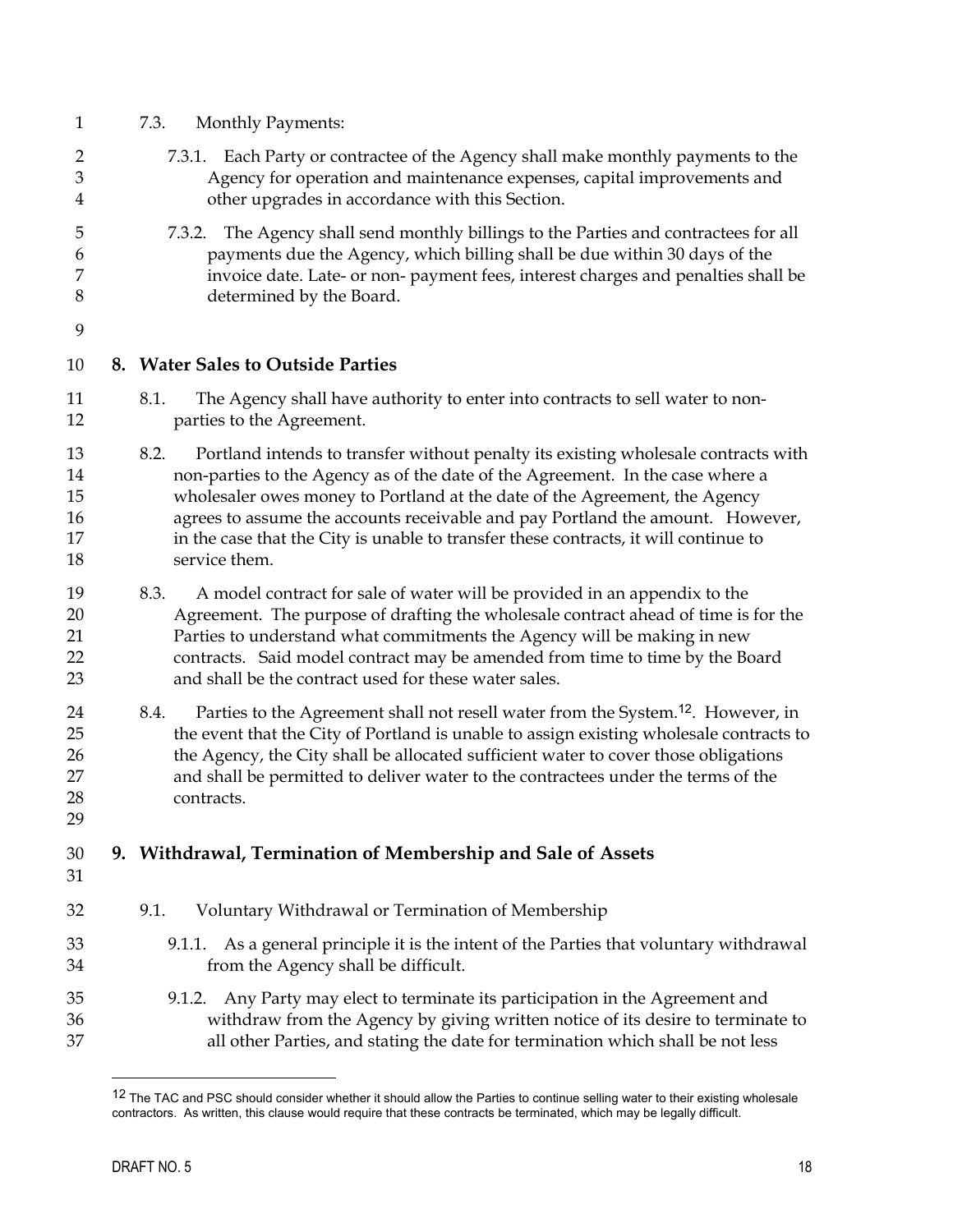| $\mathbf{1}$                                       | than eighteen months (option: other time period) from the date of the notice of                                                                                                                                                                                                                                                                                                                                                                                                                                                                                                                                                                                 |
|----------------------------------------------------|-----------------------------------------------------------------------------------------------------------------------------------------------------------------------------------------------------------------------------------------------------------------------------------------------------------------------------------------------------------------------------------------------------------------------------------------------------------------------------------------------------------------------------------------------------------------------------------------------------------------------------------------------------------------|
| $\overline{2}$                                     | termination.                                                                                                                                                                                                                                                                                                                                                                                                                                                                                                                                                                                                                                                    |
| $\mathfrak{Z}$                                     | 9.1.3. Parties may terminate participation only in the entire System, not in                                                                                                                                                                                                                                                                                                                                                                                                                                                                                                                                                                                    |
| 4                                                  | components of the System.                                                                                                                                                                                                                                                                                                                                                                                                                                                                                                                                                                                                                                       |
| 5                                                  | 9.1.4. The Agency shall purchase the terminating Party's Units under these terms:                                                                                                                                                                                                                                                                                                                                                                                                                                                                                                                                                                               |
| 6                                                  | the value per Unit shall be the then-existing Board approved Unit value; the                                                                                                                                                                                                                                                                                                                                                                                                                                                                                                                                                                                    |
| 7                                                  | payment shall be made over twenty years beginning the next fiscal year after                                                                                                                                                                                                                                                                                                                                                                                                                                                                                                                                                                                    |
| $\,8\,$                                            | the termination occurs; the interest on the unpaid balance shall be at the                                                                                                                                                                                                                                                                                                                                                                                                                                                                                                                                                                                      |
| 9                                                  | Agency's then-existing average cost of debt less 100 basis points (option: some                                                                                                                                                                                                                                                                                                                                                                                                                                                                                                                                                                                 |
| 10                                                 | other interest rate). Nothing shall prohibit the Board, by supermajority of the                                                                                                                                                                                                                                                                                                                                                                                                                                                                                                                                                                                 |
| 11                                                 | remaining Parties, to agree to different terms. The Agency may pay all or a                                                                                                                                                                                                                                                                                                                                                                                                                                                                                                                                                                                     |
| 12                                                 | portion of the price at any time without penalty. Upon the initial payment, the                                                                                                                                                                                                                                                                                                                                                                                                                                                                                                                                                                                 |
| 13                                                 | defaulting party shall be deemed terminated and have no further interest                                                                                                                                                                                                                                                                                                                                                                                                                                                                                                                                                                                        |
| 14                                                 | herein except those binding obligations and commitments of that defaulting                                                                                                                                                                                                                                                                                                                                                                                                                                                                                                                                                                                      |
| 15                                                 | party as provided in other provisions of the Agreement.                                                                                                                                                                                                                                                                                                                                                                                                                                                                                                                                                                                                         |
| 16                                                 | 9.1.5. In order to prevent a very large owner in the Agency from creating a fiscal                                                                                                                                                                                                                                                                                                                                                                                                                                                                                                                                                                              |
| 17                                                 | crisis for the Agency, any Party with an ownership interest in the System that                                                                                                                                                                                                                                                                                                                                                                                                                                                                                                                                                                                  |
| 18                                                 | exceeds twenty-five percent (option: some other figure) who wishes to leave the                                                                                                                                                                                                                                                                                                                                                                                                                                                                                                                                                                                 |
| 19                                                 | Agency agrees to remain a Party until such percentage drops below fifteen                                                                                                                                                                                                                                                                                                                                                                                                                                                                                                                                                                                       |
| 20                                                 | percent (option: some other figure), unless the Agency agrees to purchase said                                                                                                                                                                                                                                                                                                                                                                                                                                                                                                                                                                                  |
| 21                                                 | ownership interests under mutually satisfactory terms and conditions, as                                                                                                                                                                                                                                                                                                                                                                                                                                                                                                                                                                                        |
| 22                                                 | provided for in this Section.                                                                                                                                                                                                                                                                                                                                                                                                                                                                                                                                                                                                                                   |
| 23                                                 | Upon completion of the transaction, the Agency may elect in its sole                                                                                                                                                                                                                                                                                                                                                                                                                                                                                                                                                                                            |
| 24                                                 | 9.1.6.                                                                                                                                                                                                                                                                                                                                                                                                                                                                                                                                                                                                                                                          |
| 25                                                 | discretion to provide water to the leaving party under a wholesale water                                                                                                                                                                                                                                                                                                                                                                                                                                                                                                                                                                                        |
| 26                                                 | purchase contract.                                                                                                                                                                                                                                                                                                                                                                                                                                                                                                                                                                                                                                              |
| 27                                                 | 9.2.<br>Involuntary Withdrawal or Termination of Membership                                                                                                                                                                                                                                                                                                                                                                                                                                                                                                                                                                                                     |
| 28<br>29<br>30                                     | If a Party violates or breaches a material term of the Agreement, including<br>9.2.1.<br>non-appropriation of funds, then, upon 30 days' written notice, the following<br>occurs:                                                                                                                                                                                                                                                                                                                                                                                                                                                                               |
| 31<br>32<br>33<br>34<br>35<br>36<br>37<br>38<br>39 | 9.2.1.1.<br>Voting rights are suspended from the effective date of notice<br>(suspension) during the period a Party is in default until the default is<br>cured or the Dispute Resolution procedures result in a decision finding no<br>default occurred and the Party is reinstated to membership. The Board, in<br>its sole discretion, may determine that termination of the Party's<br>membership is appropriate, not reinstatement. In such case, and after<br>Dispute Resolution processes are exhausted affirming the declaration of<br>default, the Board may terminate the Party's interest and pay the<br>terminated Party according to this Section. |
| 40<br>41                                           | Upon suspension, the Party shall continue to receive its current<br>9.2.1.2.<br>allocation of water from the Agency at the same Wholesale Water rate and                                                                                                                                                                                                                                                                                                                                                                                                                                                                                                        |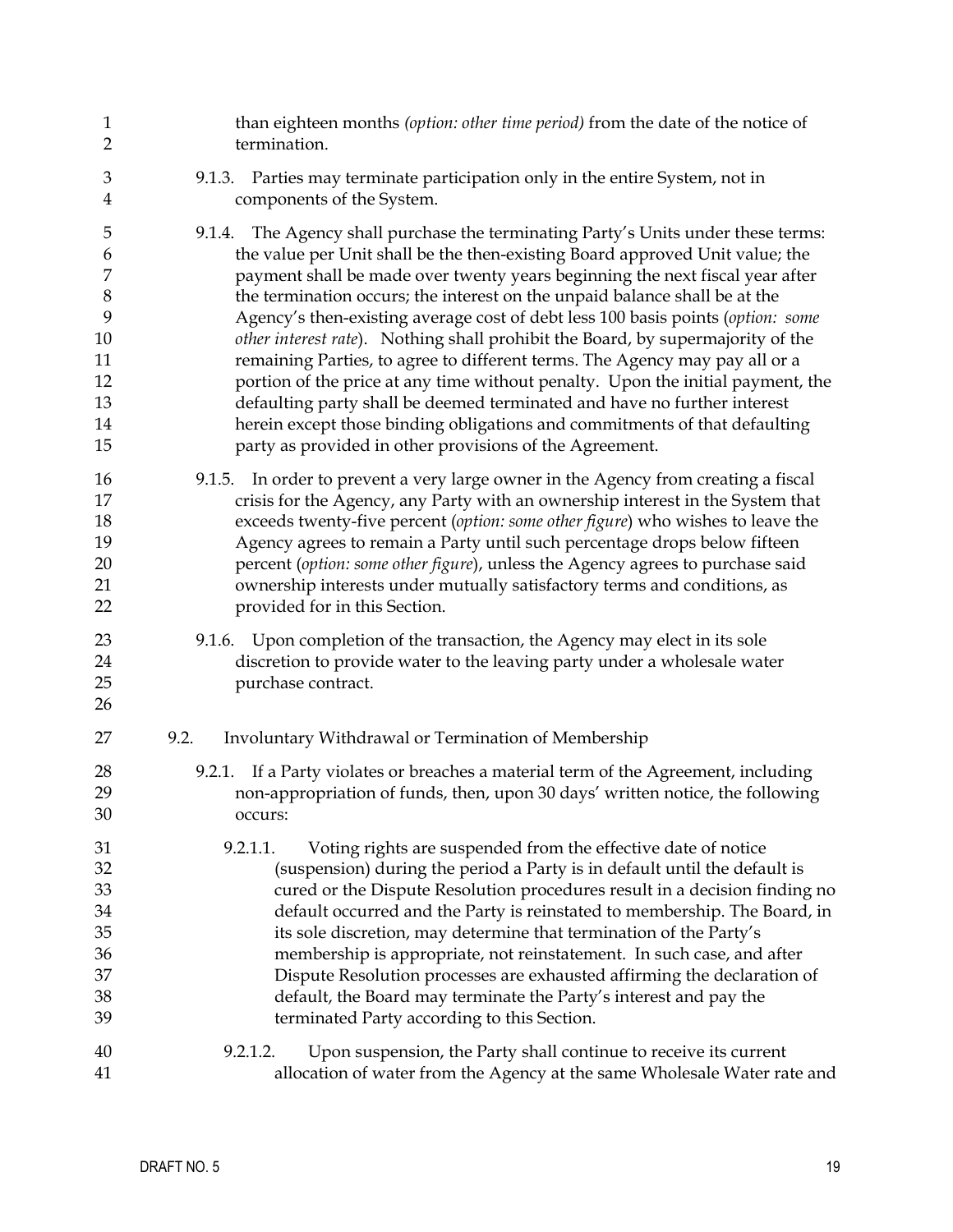<span id="page-20-0"></span>

| $\mathbf{1}$<br>$\overline{2}$                                                                                         | on substantially the same terms as it was receiving water prior to the<br>notice of suspension.                                                                                                                                                                                                                                                                                                                                                                                                                                                                                                                                                                                                                                                                                                                                                                                                                                                                                                                                     |
|------------------------------------------------------------------------------------------------------------------------|-------------------------------------------------------------------------------------------------------------------------------------------------------------------------------------------------------------------------------------------------------------------------------------------------------------------------------------------------------------------------------------------------------------------------------------------------------------------------------------------------------------------------------------------------------------------------------------------------------------------------------------------------------------------------------------------------------------------------------------------------------------------------------------------------------------------------------------------------------------------------------------------------------------------------------------------------------------------------------------------------------------------------------------|
| $\mathfrak{Z}$<br>$\overline{4}$<br>5<br>6<br>$\overline{7}$<br>$\,8\,$<br>9<br>10<br>11<br>12<br>13<br>14<br>15<br>16 | 9.2.1.3.<br>If the Board determines to terminate the defaulting Party's<br>membership, and if the declaration of default is affirmed under the<br>Dispute Resolution process, then notwithstanding any other provision<br>herein, the Agency shall upon 90 days' written notice purchase the<br>defaulting Party's proportionate interest in the Agency and assets at<br>original cost less depreciation (option: other formula). The Board shall make<br>payment over 20 years (beginning the next fiscal year after the termination<br>occurs) with the unpaid balance accruing interest at the Agency's average<br>cost of debt less 150 basis points (option: some other interest rate). The<br>Agency may pay all or a portion of the price at any time without penalty.<br>Upon the initial payment, the defaulting Party shall be deemed terminated<br>and have no further interest herein except those binding obligations and<br>commitments of that defaulting Party as provided in other provisions of<br>the Agreement. |
| 17<br>18<br>19                                                                                                         | Upon termination, the Agency may elect in its sole discretion to<br>9.2.1.4.<br>provide water to the terminated Party under a wholesale purchase<br>contract.                                                                                                                                                                                                                                                                                                                                                                                                                                                                                                                                                                                                                                                                                                                                                                                                                                                                       |
| 20<br>21                                                                                                               | 9.3 Dissolution of the Agency (to be inserted)                                                                                                                                                                                                                                                                                                                                                                                                                                                                                                                                                                                                                                                                                                                                                                                                                                                                                                                                                                                      |
| 22                                                                                                                     | 10. Liability                                                                                                                                                                                                                                                                                                                                                                                                                                                                                                                                                                                                                                                                                                                                                                                                                                                                                                                                                                                                                       |
| 23<br>24                                                                                                               | A Party's liability for the debt of the Agency shall be in accordance with a Party's<br>10.1.<br>percent ownership.                                                                                                                                                                                                                                                                                                                                                                                                                                                                                                                                                                                                                                                                                                                                                                                                                                                                                                                 |
| 25<br>26                                                                                                               | To the extent it determines reasonable, the Board shall obtain insurance to limit<br>10.2.<br>the Parties' liability to their percentage of ownership.                                                                                                                                                                                                                                                                                                                                                                                                                                                                                                                                                                                                                                                                                                                                                                                                                                                                              |
| 27<br>28<br>29                                                                                                         | A leaving Party shall remain liable for its Unit of the debt of the Agency at the<br>10.3.<br>time of its notice to leave, unless the Agency or other Parties agree to assume this<br>liability.                                                                                                                                                                                                                                                                                                                                                                                                                                                                                                                                                                                                                                                                                                                                                                                                                                    |
| 30<br>31<br>32                                                                                                         | Tort Liability of the Parties: The Agency shall maintain insurance to cover the<br>10.4.<br>tort liability of Board members and staff acting in their capacity as agents for the<br>Agency.                                                                                                                                                                                                                                                                                                                                                                                                                                                                                                                                                                                                                                                                                                                                                                                                                                         |
| 33                                                                                                                     | 11. Dispute Resolution                                                                                                                                                                                                                                                                                                                                                                                                                                                                                                                                                                                                                                                                                                                                                                                                                                                                                                                                                                                                              |
| 34<br>35<br>36<br>37<br>38                                                                                             | The Parties agree that decisions by the Board by supermajority shall be final and<br>11.1.<br>Parties disagreeing with such decisions shall proceed directly to step 3 in this<br>dispute resolution process. For all other disputes between a Party and the Agency<br>or among the Parties, steps 1 and 2 shall occur first. However, nothing shall prevent<br>the disputing parties from waiving any of the steps by mutual consent.                                                                                                                                                                                                                                                                                                                                                                                                                                                                                                                                                                                              |
| 39<br>40                                                                                                               | Step 1: Negotiation: each party to a dispute shall designate a person to represent<br>11.2.<br>them in attempting to resolve the issue. If the dispute is resolved at this step, there                                                                                                                                                                                                                                                                                                                                                                                                                                                                                                                                                                                                                                                                                                                                                                                                                                              |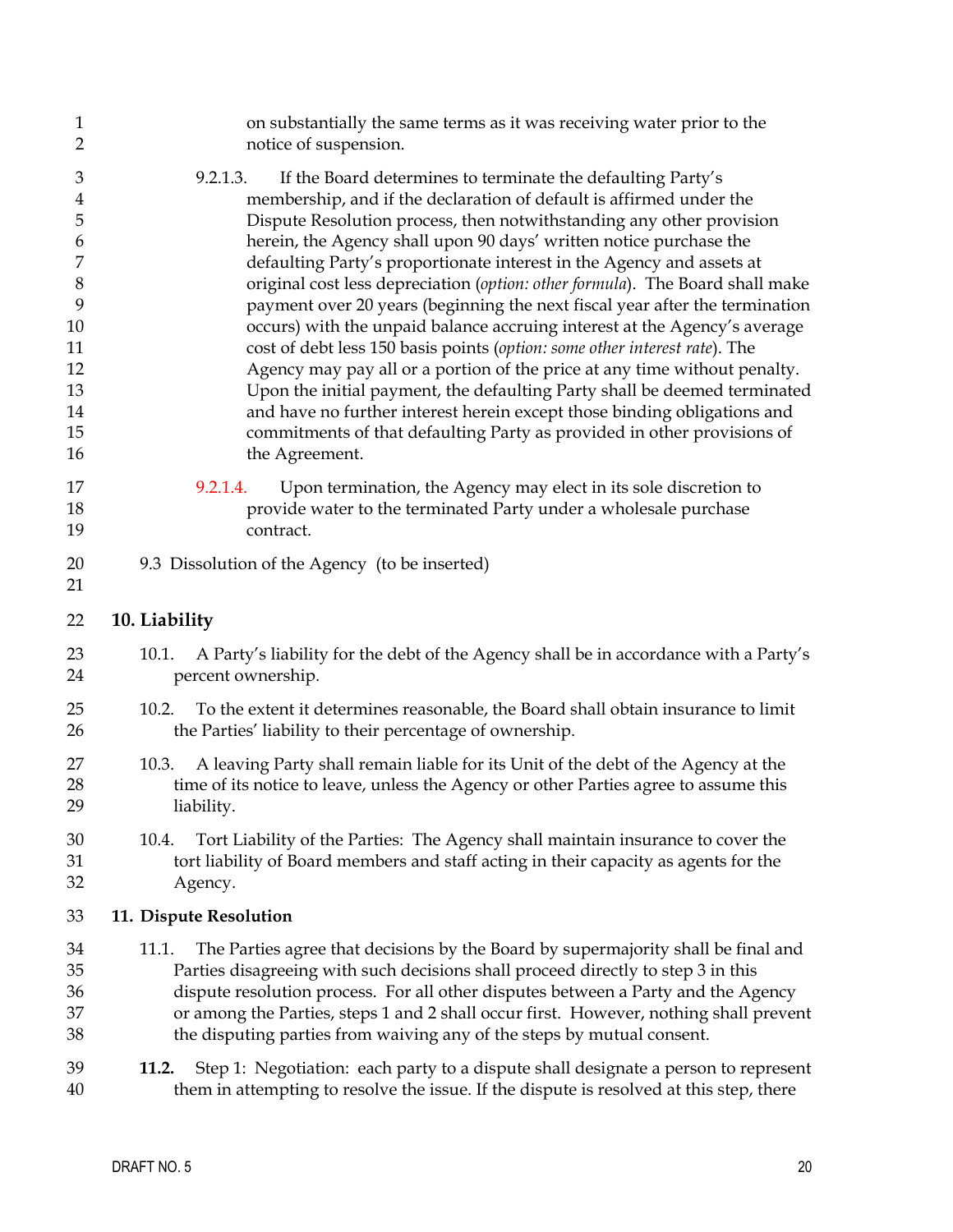<span id="page-21-0"></span>

| $\mathbf{1}$<br>$\overline{2}$<br>3                     | shall be a written determination of such resolution, signed by the designated<br>representative and ratified by the governing bodies, which shall be binding upon<br>the parties.                                                                                                                                                                                                                                                                                                                                                                                                                                                                                                                                                                                                                                      |  |  |  |  |
|---------------------------------------------------------|------------------------------------------------------------------------------------------------------------------------------------------------------------------------------------------------------------------------------------------------------------------------------------------------------------------------------------------------------------------------------------------------------------------------------------------------------------------------------------------------------------------------------------------------------------------------------------------------------------------------------------------------------------------------------------------------------------------------------------------------------------------------------------------------------------------------|--|--|--|--|
| 4<br>5<br>6<br>7<br>$\, 8$<br>9<br>10<br>11<br>12<br>13 | Step 2: Mediation: If the dispute cannot be resolved within thirty days at Step 1,<br>11.3.<br>the Parties shall submit the matter to non-binding mediation. The Parties shall<br>attempt to agree on a mediator. If they cannot agree, the parties shall request a list<br>of five mediators from an entity or firm providing mediation services. A mediator<br>shall be selected by mutual agreement of the Parties, or, failing such agreement, by<br>random lot from the list of five names. Any common costs of the mediation shall be<br>born equally by the parties. If the issue is resolved at this step, a written<br>determination of such resolution shall be signed by the person representing the<br>parties and ratified by the governing body of each party, which shall be binding on<br>the parties. |  |  |  |  |
| 14<br>15                                                | Legal Action: After exhaustion of Steps 1 and 2, the Parties may initiate litigation<br>11.4.<br>in the Circuit Court of the State of Oregon for ___________________ County.                                                                                                                                                                                                                                                                                                                                                                                                                                                                                                                                                                                                                                           |  |  |  |  |
| 16                                                      | Each party shall bear its own legal and expert witness fees.<br>11.5.                                                                                                                                                                                                                                                                                                                                                                                                                                                                                                                                                                                                                                                                                                                                                  |  |  |  |  |
| 17                                                      | 12. Amendments to Agreement (to be inserted)                                                                                                                                                                                                                                                                                                                                                                                                                                                                                                                                                                                                                                                                                                                                                                           |  |  |  |  |
| 18                                                      | 13. General Provisions (to be inserted)                                                                                                                                                                                                                                                                                                                                                                                                                                                                                                                                                                                                                                                                                                                                                                                |  |  |  |  |
| 19                                                      | 13.1.1. Notices                                                                                                                                                                                                                                                                                                                                                                                                                                                                                                                                                                                                                                                                                                                                                                                                        |  |  |  |  |
| 20                                                      | 13.1.2. Severability                                                                                                                                                                                                                                                                                                                                                                                                                                                                                                                                                                                                                                                                                                                                                                                                   |  |  |  |  |
| 21                                                      | 13.1.3. Counterparts                                                                                                                                                                                                                                                                                                                                                                                                                                                                                                                                                                                                                                                                                                                                                                                                   |  |  |  |  |
| 22                                                      | 13.1.4. Force Majeure                                                                                                                                                                                                                                                                                                                                                                                                                                                                                                                                                                                                                                                                                                                                                                                                  |  |  |  |  |
| 23                                                      | 13.1.5. Survival of Covenants                                                                                                                                                                                                                                                                                                                                                                                                                                                                                                                                                                                                                                                                                                                                                                                          |  |  |  |  |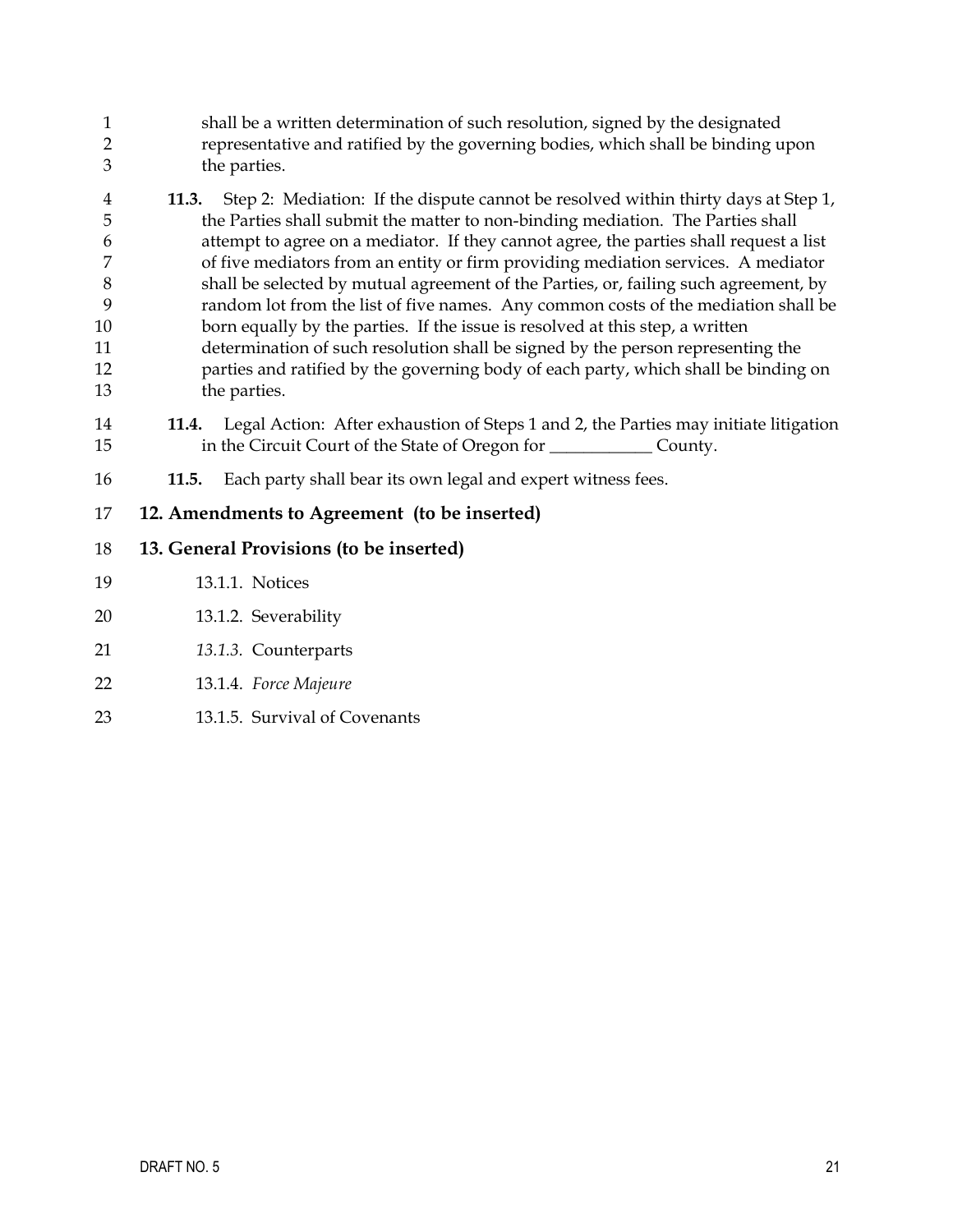| $\mathcal{P}$ |           | <b>List of Appendices</b>                                        |
|---------------|-----------|------------------------------------------------------------------|
| 3             | А.        | List of System Assets                                            |
| 4             | <b>B.</b> | Capital Projects                                                 |
| 5.            | C.        | Units of Ownership in the Agency (to be added later)             |
| 6             | D.        | Demand Projections of the Parties                                |
|               | Е.        | Initial Financial Status of Agency (to be added later)           |
| 8             | F.        | Water Supply and Mutual Aid Intergovernmental Agreements Summary |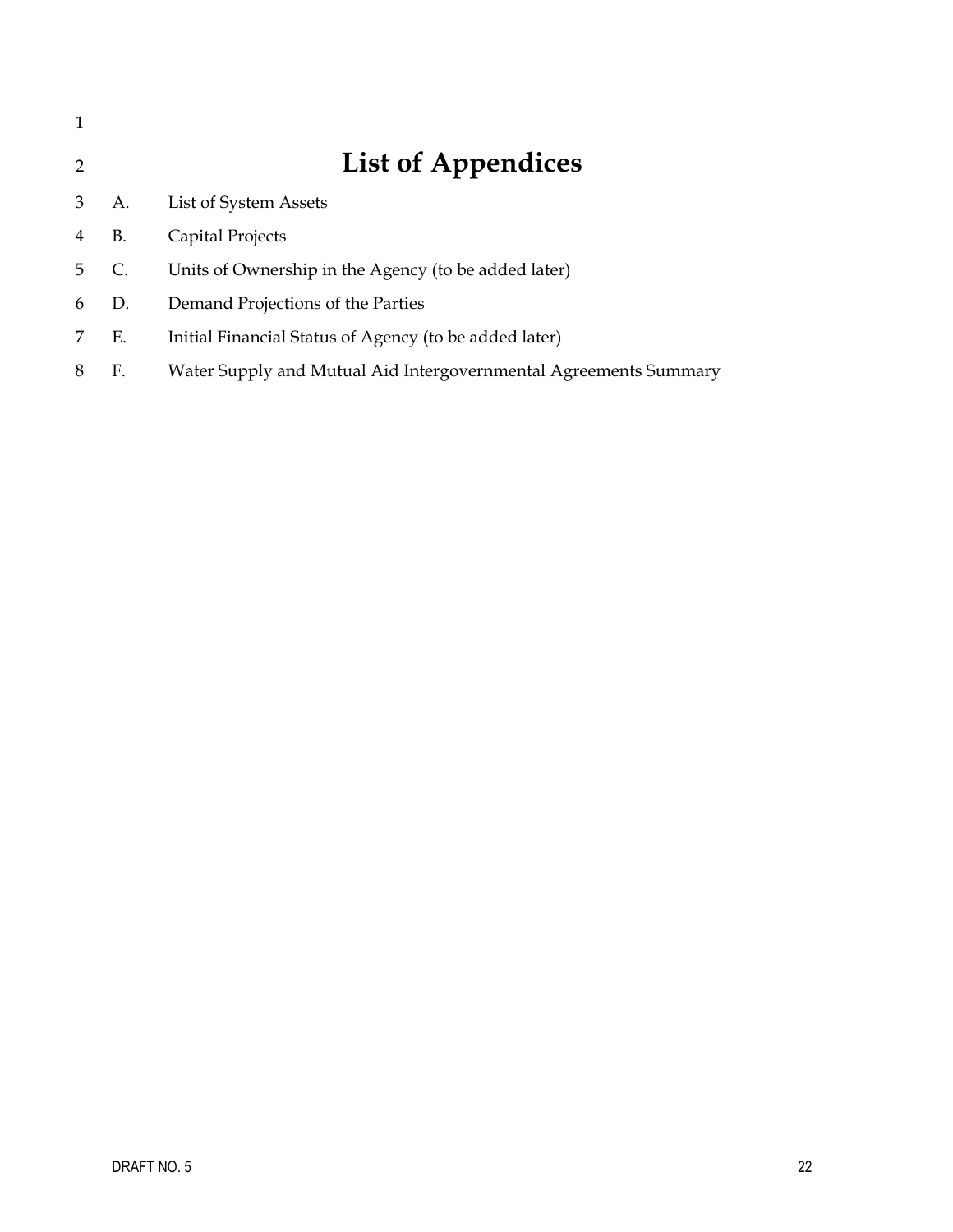| Appendix A                                                                  |                                      |  |  |
|-----------------------------------------------------------------------------|--------------------------------------|--|--|
|                                                                             | <b>List of System Assets</b>         |  |  |
|                                                                             |                                      |  |  |
|                                                                             | Asset Item                           |  |  |
| $\circ$                                                                     | <b>Bull Run Watershed lands</b>      |  |  |
| $\circ$                                                                     | <b>Bull Run Lake permit assets</b>   |  |  |
| Bull Run Dam Nos. 1 and 2<br>$\Omega$                                       |                                      |  |  |
| All other Headworks facilities<br>$\circ$                                   |                                      |  |  |
| Sandy River Maintenance Facility<br>$\circ$                                 |                                      |  |  |
| Lusted Treatment Plant site<br>∩                                            |                                      |  |  |
| Conduit Nos. 1 and 5 rights of way<br>$\circ$                               |                                      |  |  |
| Wholesale users' taps and meter facilities<br>$\circ$                       |                                      |  |  |
| Columbia South Shore Wellfield<br>$\circ$                                   |                                      |  |  |
| Conduit Nos. 2, 3 and 4 from Headworks to Powell Butte Reservoir<br>$\circ$ |                                      |  |  |
| Powell Butte Reservoir and properties<br>$\circ$                            |                                      |  |  |
| $\circ$                                                                     | <b>Emergency Operations Center</b>   |  |  |
| $\circ$                                                                     | Water Control Center and Lab         |  |  |
| $\circ$                                                                     | <b>Washington County Supply Line</b> |  |  |

5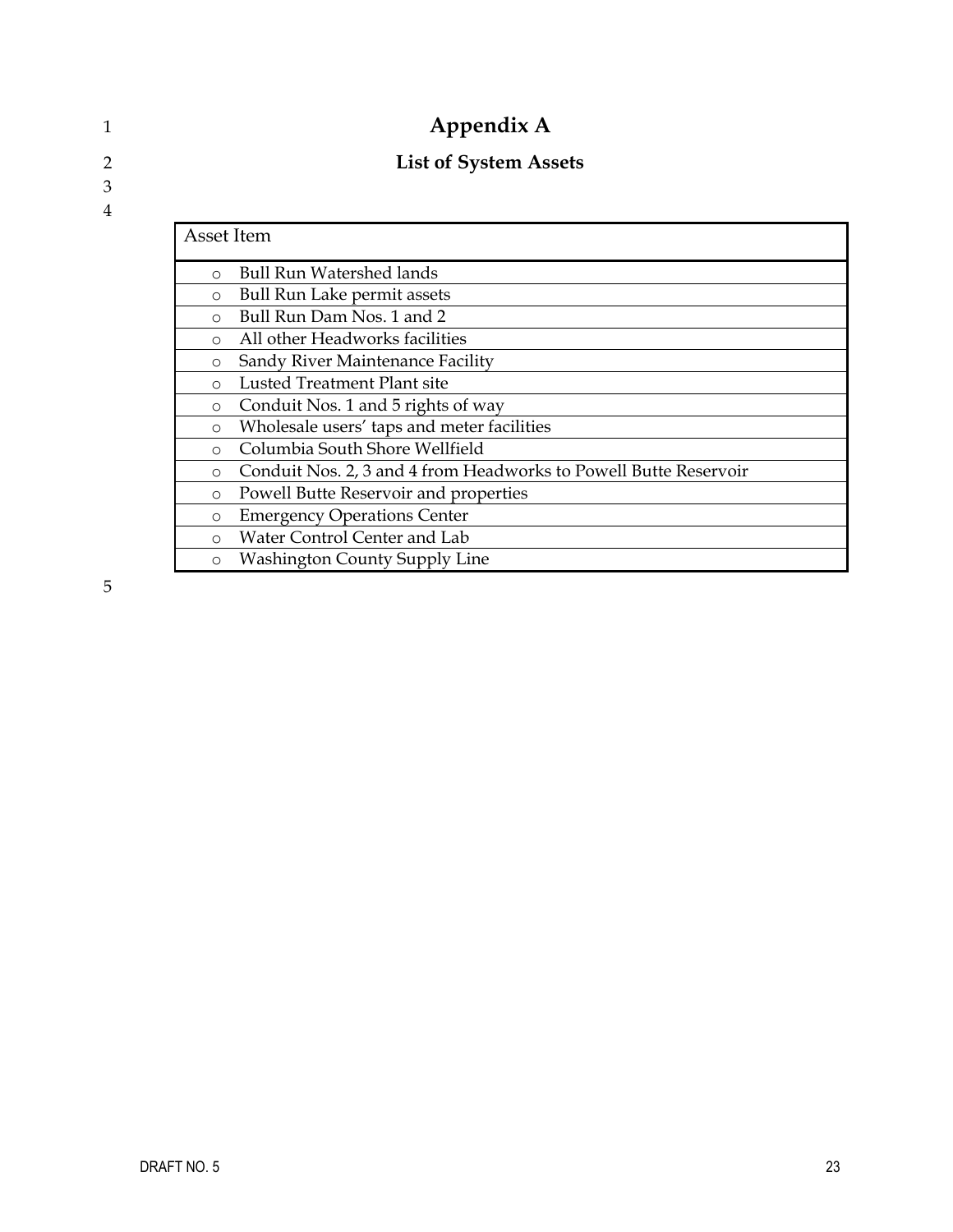|   |                                                                               | Appendix B                  |                                                                                                                              |                |
|---|-------------------------------------------------------------------------------|-----------------------------|------------------------------------------------------------------------------------------------------------------------------|----------------|
|   |                                                                               | Table 1                     |                                                                                                                              |                |
| 3 |                                                                               | <b>Capital Improvements</b> |                                                                                                                              |                |
| 4 |                                                                               |                             |                                                                                                                              |                |
|   | $\mathbf{M}$ $\mathbf{F}$ $\mathbf{G}$ $\mathbf{H}$ $\mathbf{F}$ $\mathbf{M}$ |                             | $\mathbf{F}$ and a set $\mathbf{D}$ and a set $\mathbf{F}$ . The set of a set $\mathbf{D}$ and $\mathbf{F}$ and $\mathbf{F}$ | $\blacksquare$ |

| Near-Term (3 to 5 years)                | <b>Estimated Project</b> | <b>Estimated Project</b> | Annual O&M     |
|-----------------------------------------|--------------------------|--------------------------|----------------|
|                                         | Cost                     | Cost (Inflated           | costs          |
|                                         | Year 2002 dollars)       | dollars)                 |                |
| Groundwater                             | \$22,700,000             | \$26,300,0001            | \$250,0004     |
| Improvements                            |                          |                          |                |
| Conduit Vulnerability                   | 15,500,000               | 16,700,0001              | 0 <sup>5</sup> |
| <b>Reduction Improvements</b>           |                          |                          |                |
| Repair and Replacement                  | 25,000,000               | 26,600,0001              | $\mathbf{0}$   |
| Program                                 |                          |                          |                |
| <b>System Meter</b>                     | 2,000,000                | 2,300,0001               | 12,0003        |
| Improvements                            |                          |                          |                |
|                                         | \$65,200,000             | \$71,900,0001            |                |
| <b>Near-Term Improvements Total</b>     |                          |                          |                |
| Medium Term (5 to 10 years)             |                          |                          |                |
| Conduit Vulnerability                   | \$22,200,000             | \$31,500,0002            | 0 <sup>5</sup> |
| <b>Reduction Improvements</b>           |                          |                          |                |
| Powell Butte Reservoir No.<br>$\bullet$ | 57,200,000               | 66,500,0002              | 333,0006       |
| $\overline{2}$                          |                          |                          |                |
| <b>Water Treatment Plant</b>            | 202,000,000              | 245,000,0002             | 8,000,0007     |
| Conduit No. 5, Gresham                  | 21,300,000               | 27,550,0002              | 138,0006       |
| Section                                 |                          |                          |                |
| Repair and Replacement<br>$\bullet$     | 25,000,000               | 28,400,0002              | $\overline{0}$ |
| Program                                 |                          |                          |                |
| <b>Endangered Species Act</b>           | 15,000,000               | 20,200,0002              | $\mathbf{0}$   |
| Impacts                                 |                          |                          |                |
|                                         | \$342,700,000            | \$419,150,0002           |                |
| <b>Medium Term Improvement Total</b>    |                          |                          |                |
| <b>Total Improvement Cost</b>           | \$407,900,000            |                          |                |

5 6

> 7 8 9

11

15

17 18

10 12 13 14 16 Notes: 1. Near-term project cost estimates are inflated to year 2007 dollars at a 3 percent annual inflation rate. 2. Medium-term project cost estimates are inflated to year 2012 dollars at a 3 percent annual inflation rate. 3. Annual meter facility O&M costs are in year 2002 dollars based on 0.5% of capital costs. 4. O&M costs are in year 2002 dollars for ASR operations. Ongoing well field operating costs are included in current operating expenses. 5. Conduit operating costs are included in current operating expenses. 6. Annual reservoir and transmission system O&M costs are in year 2012 dollars based on 0.5% of capital costs. 7. Annual treatment plant O&M costs are in year 2007 dollars and begin mid year in 2007. 8. The water treatment plant cost estimate includes the cost of the membrane filtration option from Section 4.6, page 19 of the September 2002 Report and Recommendations of the Bull Run Treatment Panel.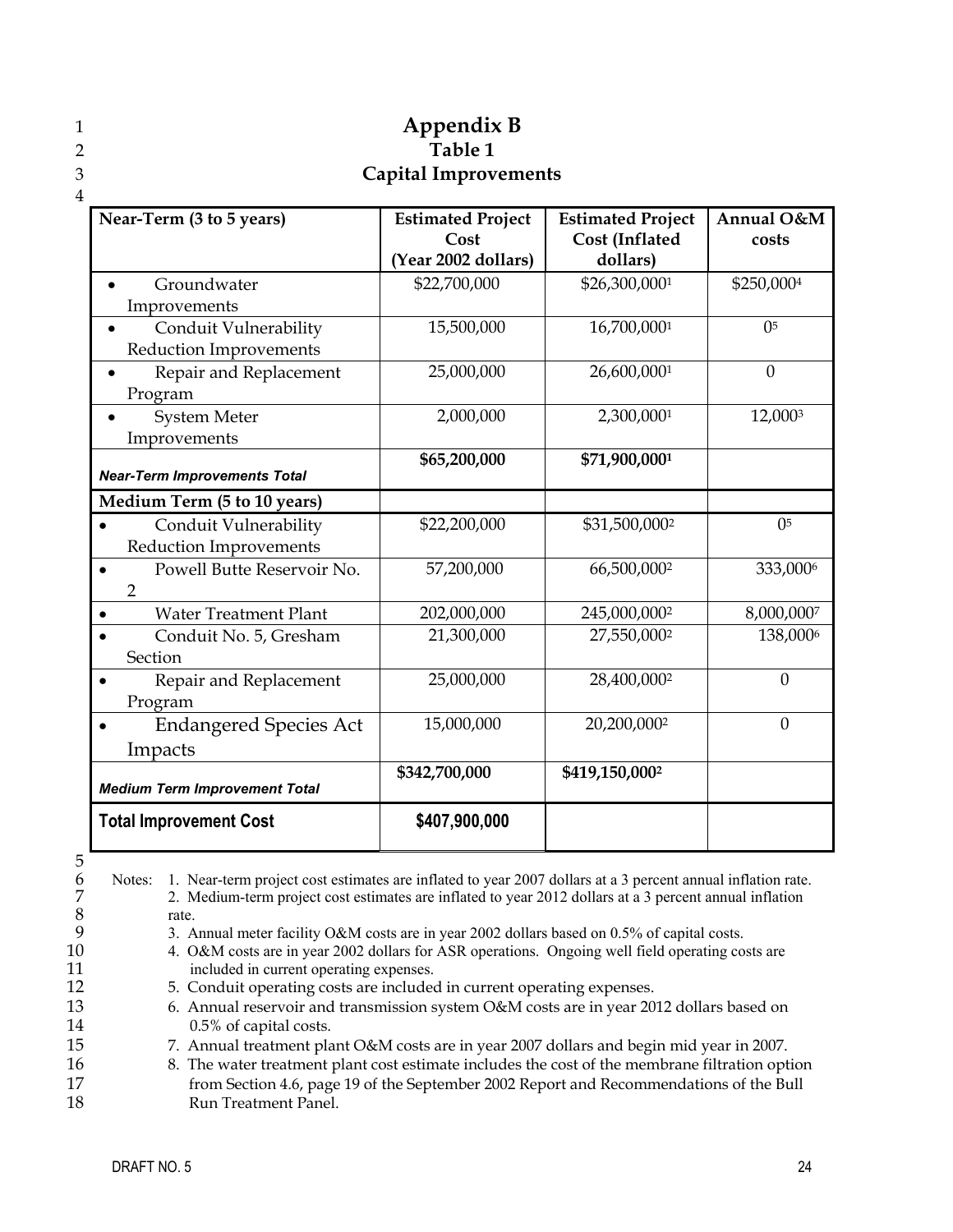### 1

## 2

### 3

### 4 5

11 12

| Medium Term (5 to 10 years)                  | <b>Estimated Project</b> | <b>Estimated Project</b> | Annual O&M            |
|----------------------------------------------|--------------------------|--------------------------|-----------------------|
|                                              | Cost                     | Cost (Inflated           | costs                 |
|                                              | (Year 2002 dollars)      | dollars)                 |                       |
| Dam Raise at Reservoir Nos.<br>$\bullet$     | \$13,900,000             | 17,500,0001              | $\Omega$ <sup>3</sup> |
| 1 and 2                                      |                          |                          |                       |
| <b>Washington County Supply</b><br>$\bullet$ | 115,200,000              | 154,800,0001             | 774,0004              |
| Line No. 2 - Northern Route                  |                          |                          |                       |
| <b>Medium Term Improvement Total</b>         | \$129,100,000            | \$172,300,0001           |                       |
| Long Term (10 to 20 Years)                   |                          |                          |                       |
| Clackamas Connection<br>$\bullet$            | \$28,500,000             | \$51,500,0002            | \$258,0005            |

**\$28,500,000 \$51,500,0002**

**Table 2 Additional Capital Improvement Project Summary**

| <b>Total Improvement Costs</b> |  |
|--------------------------------|--|
|                                |  |

*Long Term Improvement Total*

6 7  $\frac{1}{8}$ 9 10 Notes: 1. Medium-term project cost estimates are inflated to year 2012 dollars at a 3 percent annual inflation rate. 2. Long-term project cost estimates are inflated to year 2020 dollars at a 3 percent annual inflation rate.

 **\$157,000,000**

3. Dam Nos. 1 and 2 operating costs are included in current operating expenses.

4. Annual transmission system O&M costs are in year 2012 dollars based on 0.5% of capital costs.

13 14 5. Annual transmission system O&M costs are in year 2022 dollars based on 0.5% of capital costs.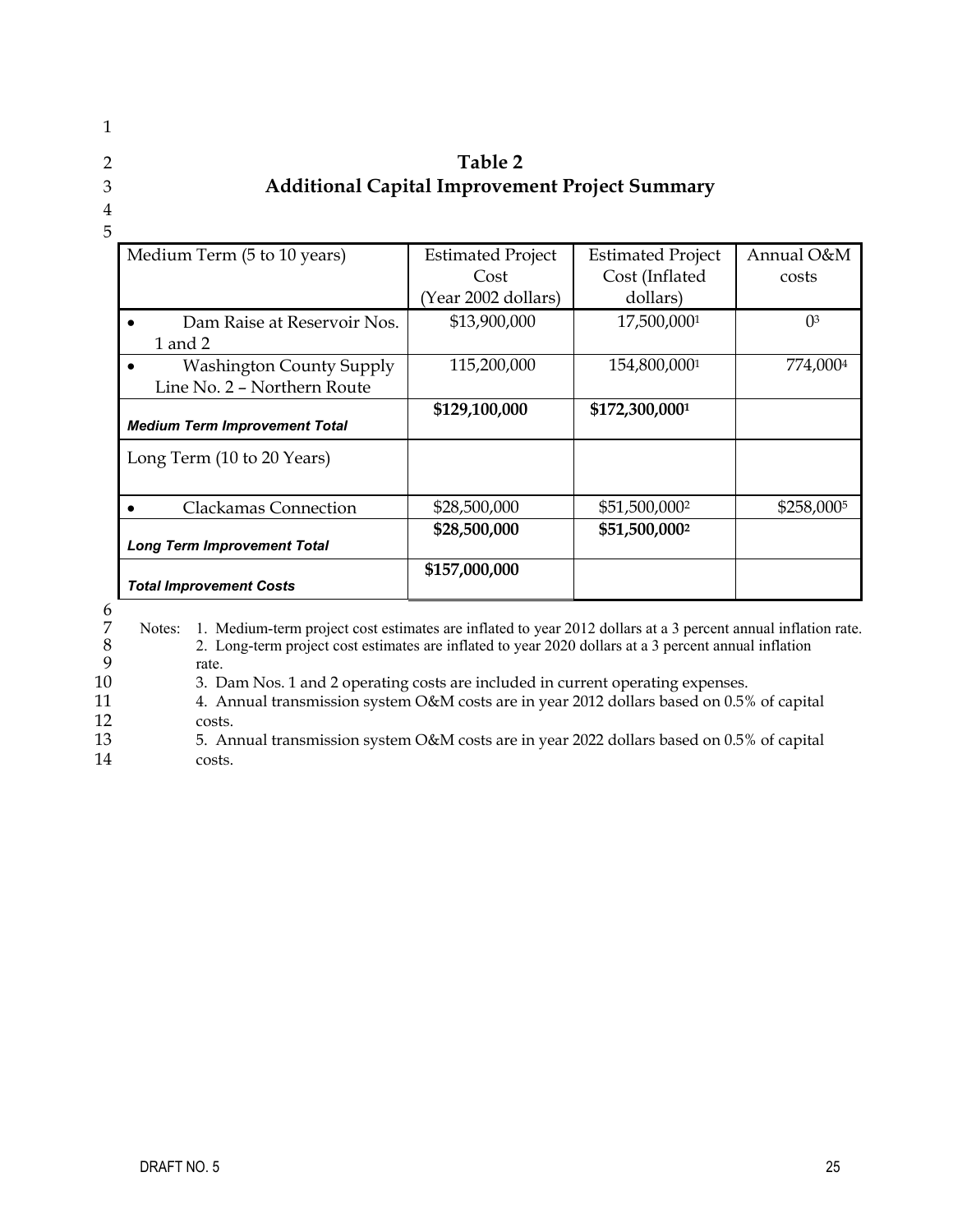|               |                               |                   | 2005                |             |             | 2010                |        |         | 2020                |        |
|---------------|-------------------------------|-------------------|---------------------|-------------|-------------|---------------------|--------|---------|---------------------|--------|
| Member        | Water Demand Estimate         | Average           | Peak                | Peak        | Average     | Peak                | Peak   | Average | Peak                | Peak   |
|               | or Supply Nomination          | Day               | Season <sup>1</sup> | Day         | Day         | Season <sup>1</sup> | Day    | Day     | Season <sup>1</sup> | Day    |
|               |                               | (mgd)             | (mgd)               | (mgd)       | (mgd)       | (mgd)               | (mgd)  | (mgd)   | (mgd)               | (mgd)  |
| City of       | Water Demand Estimates        | 8.64              | 11.20               | 17.28       | 9.74        | 12.64               | 19.49  | 11.05   | 14.33               | 22.10  |
| Beaverton     | Nominated Supply - Low        | 3.50              | 3.50                | 3.50        | 3.50        | 3.50                | 3.50   | 3.50    | 3.50                | 3.50   |
|               | Nominated Supply - High       | 7.00              | 7.00                | 7.00        | 7.00        | 7.00                | 7.00   | 7.00    | 7.00                | 7.00   |
| Clean Water   | <b>Water Demand Estimates</b> | 4.50              | 6.43                | 6.75        | 9.00        | 12.86               | 13.50  | 13.40   | 19.14               | 20.10  |
| Services      | Nominated Supply - Low        | 0.90              | 1.29                | 1.40        | 1.80        | 2.57                | 2.70   | 2.70    | 3.86                | 4.00   |
|               | Nominated Supply - High       | 4.50              | 6.43                | 6.75        | 9.00        | 12.86               | 13.50  | 13.40   | 19.14               | 20.10  |
| City of       | Water Demand Estimates        | 7.83              | 8.68                | 13.95       | 9.10        | 9.62                | 16.09  | 11.64   | 11.51               | 20.37  |
| Gresham -     | Nominated Supply - Low        | 7.17              |                     | 10.74       | 8.06        |                     | 10.35  | 9.79    |                     | 9.39   |
|               | Nominated Supply - High       | 7.83              | 8.68                | 13.95       | 9.10        | 9.62                | 16.09  | 11.64   | 11.51               | 20.37  |
| Metro         | Water Demand Estimates        | $\mathbf{I}$      | $\mathbf I$         | τ.          |             |                     |        |         |                     |        |
|               | Nominated Supply - Low        |                   | $\mathbf{I}$        | $\mathbf I$ | $\mathbf I$ |                     |        |         |                     |        |
|               | Nominated Supply - High       |                   |                     |             |             |                     |        |         |                     |        |
| City of       | Water Demand Estimates        | 75.00             | 90.00               | 145.00      | 75.00       | 90.00               | 145.00 | 75.00   | 90.00               | 145.00 |
| Portland      | Nominated Supply - Low        | 75.00             | 90.00               | 145.00      | 75.00       | 90.00               | 145.00 | 75.00   | 90.00               | 145.00 |
|               | Nominated Supply - High       | 75.00             | 90.00               | 145.00      | 75.00       | 90.00               | 145.00 | 75.00   | 90.00               | 145.00 |
| Powell Valley | Water Demand Estimates        | 6.00              | 7.40                | 11.00       | 6.00        | 7.40                | 11.30  | 6.10    | 7.30                | 11.40  |
| Road Water    | Nominated Supply - Low        | 1.00              | 1.00                | 1.00        | 00.1        | 1.00                | 1.00   | 1.00    | 1.00                | 00.1   |
| District      | Nominated Supply - High       | 5.00              | 5.00                | 5.00        | 5.00        | 5.00                | 5.00   | 5.00    | 5.00                | 5.00   |
| Raleigh Water | Water Demand Estimates        | 0.67              | 0.77                | 1.53        | 0.72        | 0.80                | 1.59   | 0.78    | 0.86                | 171    |
| District      | Nominated Supply - Low        | 0.67              | 0.77                | 1.53        | 0.72        | 0.80                | 1.59   | 0.78    | 0.86                | 1.71   |
|               | Nominated Supply - High       | 0.67              | 0.77                | 1.53        | 0.72        | 0.80                | 1.59   | 0.78    | 0.86                | 1.71   |
| Rockwood      | Water Demand Estimates        | 7.00              | 9.57                | 13.00       | 7.07        | 9.67                | 13.13  | 7.21    | 9.86                | 13.40  |
| Water PUD     | Nominated Supply - Low        | 3.50              | 4.79                | 6.50        | 3.54        | 4.84                | 6.57   | 3.60    | 4.93                | 6.70   |
|               | Nominated Supply - High       | 7.00              | 9.57                | 13.00       | 7.07        | 9.67                | 13.13  | 7.21    | 9.86                | 13.40  |
| Sunrise Water | Water Demand Estimates        | 5.20              | 9.50                | 13.40       | 8.20        | 15.10               | 21.30  | 13.70   | 25.30               | 35.60  |
| Authority     | Nominated Supply - Low        | 0.0               | 0.0                 | 0.0         | 0.0         | 0.0                 | 0.0    | 2.50    | 10.00               | 10.00  |
|               | Nominated Supply - High       | $\overline{1.00}$ | 5.00                | 5.00        | 2.50        | 10.00               | 10.00  | 6.00    | 20.00               | 20.00  |

Appendix D<br>Water Demand Forecast and Supply Nomination Summary **Water Demand Forecast and Supply Nomination Summary Appendix D** 

DRAFT NO. 5 0 DRAFT NO.5

 $\circ$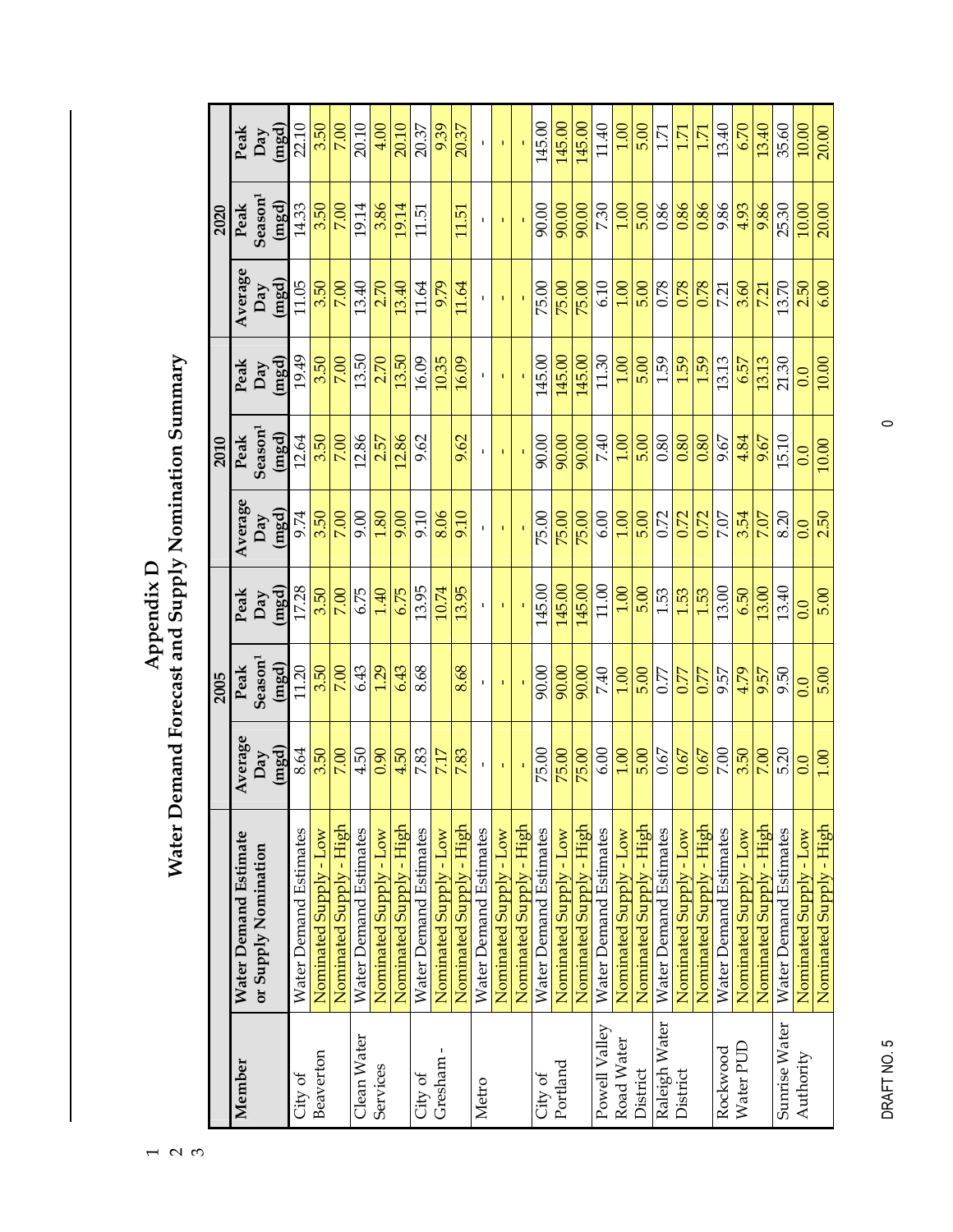|                |                                                         |                    | 2005   |              |              | 2010   |              |              | 2020   |              |
|----------------|---------------------------------------------------------|--------------------|--------|--------------|--------------|--------|--------------|--------------|--------|--------------|
| Member         | Water Demand Estimate                                   | Average            | Peak   | Peak         | Average      | Peak   | Peak         | Average      | Peak   | Peak         |
|                | or Supply Nomination                                    | Day                | Season |              |              | Season |              |              | Season | Day<br>(mgd) |
|                |                                                         | (mgd)              | (mgd)  | Day<br>(mgd) | Day<br>(mgd) | (mgd)  | Day<br>(mgd) | Day<br>(mgd) | (mgd)  |              |
| City of Tigard | Water Demand Estimates                                  | 6.50               | 10.80  | 15.00        | 6.76         | 12.24  | 17.00        | 7.09         | 12.96  | 18.00        |
|                | Nominated Supply - Low                                  | 3.90               | 6.48   | 9.00         | 3.72         | 6.73   | 9.35         | 3.60         | 6.50   | 9.00         |
|                | Nominated Supply - High                                 | 6.50               | 10.80  | 15.00        | 6.76         | 12.24  | 17.00        | 7.09         | 12.96  | 18.00        |
| City of        | Water Demand Estimates                                  | 5.60               | 8.30   | 14.00        | 8.37         | 12.40  | 19.00        | 8.80         | 13.10  | 20.00        |
| Tualatin       | Nominated Supply - Low                                  | 5.20               | 10.80  | 10.80        | 6.00         | 10.80  | 10.80        | 6.00         | 10.80  | 10.80        |
|                | Nominated Supply - High                                 | 5.60               | 10.80  | 14.00        | 9.00         | 12.50  | 19.00        | 9.00         | 13.10  | 20.00        |
| Tualatin       | Water Demand Estimates                                  | 25.70              | 36.80  | 50.50        | 29.00        | 41.50  | 56.80        | 36.60        | 52.30  | 71.70        |
| Valley Water   | Nominated Supply - Low                                  | 18.23              | 29.99  | 44.50        | 21.53        | 34.69  | 50.80        | 29.13        | 45.49  | 65.70        |
| District       | Nominated Supply - High                                 | 18.23              | 29.99  | 44.50        | 21.53        | 34.69  | 50.80        | 29.13        | 45.49  | 65.70        |
| West Slope     | Water Demand Estimates                                  | 1.49               | 1.90   | 3.73         | 1.53         | 1.96   | 3.84         | 1.54         | 1.96   | 3.84         |
| Water District | Nominated Supply - Low                                  | 1.49               | 1.90   | 3.73         | 1.53         | 1.96   | 3.84         | 1.54         | 1.96   | 3.84         |
|                | Nominated Supply - High                                 | 1.49               | 1.90   | 3.73         | 1.53         | 1.96   | 3.84         | 1.54         | 1.96   | 3.84         |
| Totals         | Water Demand Estimates                                  | 154.13             | 201.35 | 305.14       | 170.49       | 226.19 | 338.04       | 192.91       | 258.62 | 383.22       |
|                | Nominated Supply - Low                                  | 120.56             | 150.52 | 237.7        | 126.4        | 156.89 | 245.5        | 139.14       | 178.9  | 270.64       |
|                | Nominated Supply - High                                 | 139.82             | 185.94 | 274.46       | 154.21       | 206.34 | 301.95       | 172.79       | 236.88 | 340.12       |
|                | Note 1: Peak season begins on $\text{Iniv}$ 1st and enc | Is on October 31st |        |              |              |        |              |              |        |              |

Note 1: Peak season begins on July 1st and ends on October 31st. 3 ł. رسال<br>ر ₹ ăη

 $\infty$